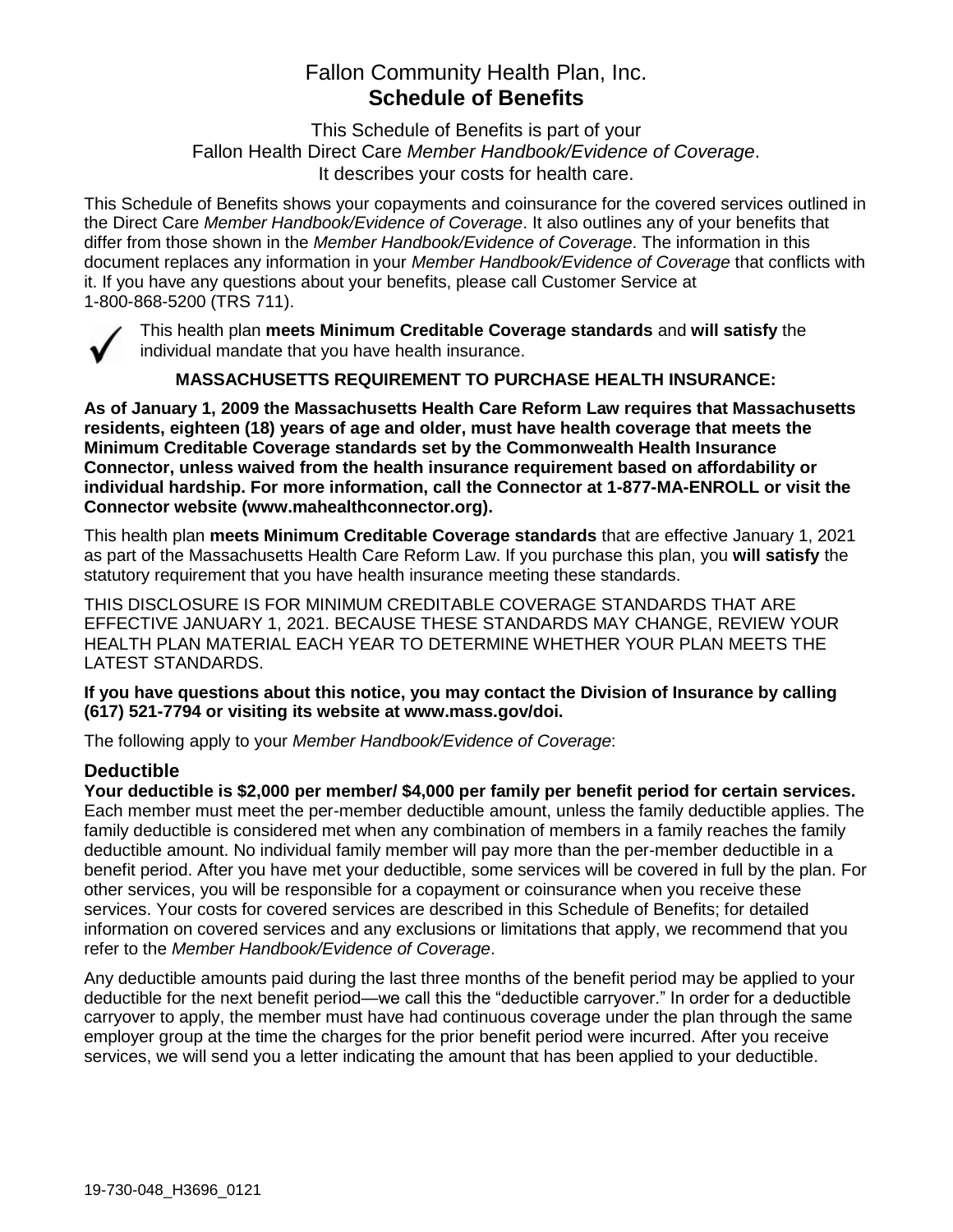#### **Out-of-pocket maximum**

There is a limit to your out-of-pocket costs each benefit period. This is called your out-of-pocket maximum. The out-of-pocket maximum includes your deductible, coinsurance and copayments you pay. It does not include your plan premium. **Your out-of-pocket maximum is \$8,550 per member or \$17,100 per family**. Each member must meet the per-member out-of-pocket maximum, unless the family out-of-pocket maximum applies. The family out-of-pocket maximum is considered met when any combination of members in a family reaches the family out-of-pocket maximum. Please note that once any one member in a family accumulates **\$8,550** in out-of-pocket costs, that family member's out-ofpocket maximum is considered met, and that family member will have no additional out-of-pocket costs for the remainder of the benefit period.

#### **Domestic partner coverage**

You may include a domestic partner and his/her dependents under your family coverage. A domestic partner is defined as a partner of the same or opposite sex whom you have registered with your employer for eligibility for benefits, and have included under your family coverage for health insurance.

#### **It Fits! ™ benefit**

Your contract includes coverage for services provided under the It Fits! ™ program to a maximum of \$150.

#### **SmartShopper program**

Your contract includes coverage for services provided under the SmartShopper program. Please go to the Fallon Health website at www.fallonhealth.org and visit the member portal for details.

#### **Covered services**

The following chart shows your costs for covered services. These costs apply to the services in the **Description of benefits** section of your *Member Handbook/Evidence of Coverage*. In summary, your responsibilities are as follows: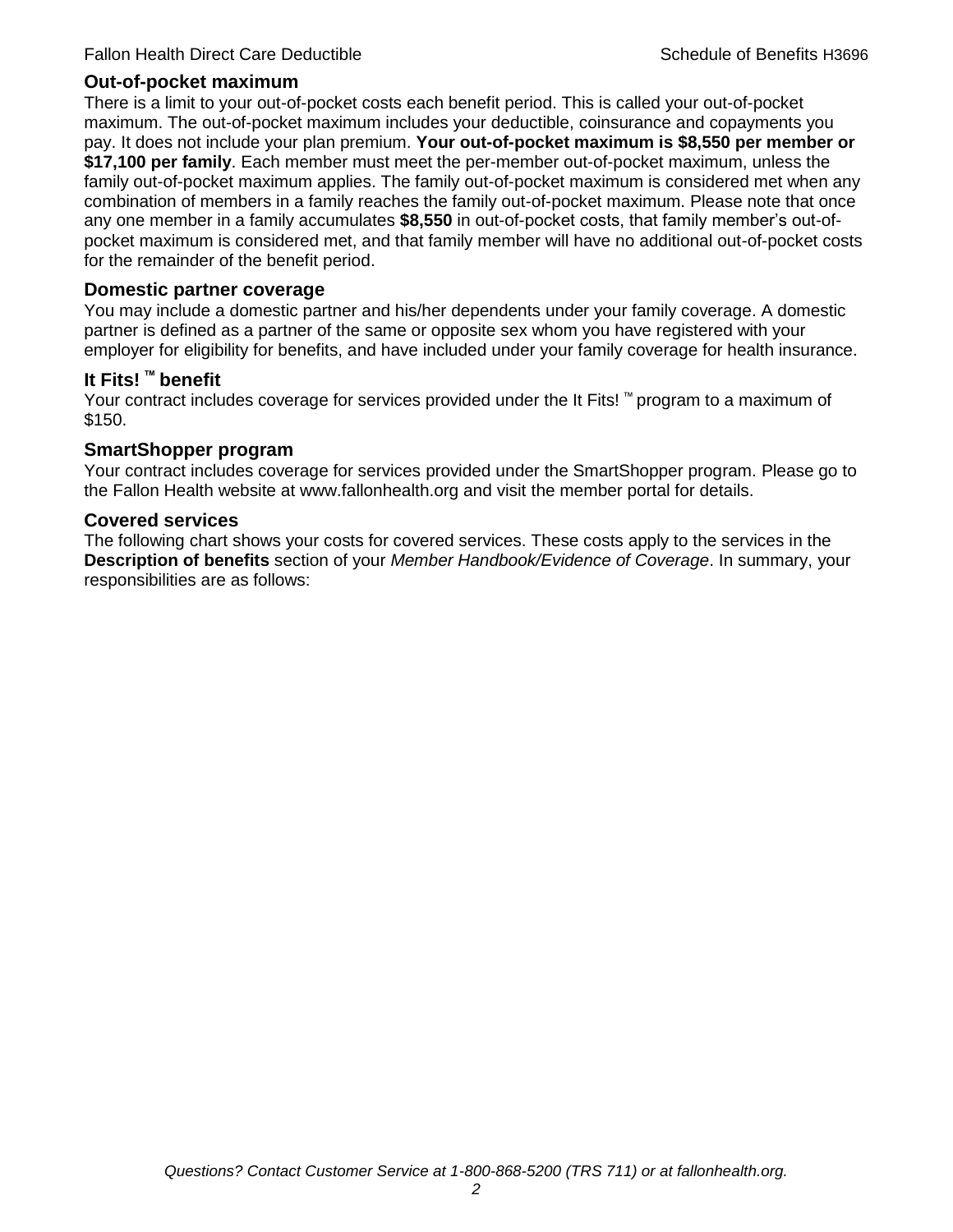Fallon Health Direct Care Deductible **Schedule of Benefits H3696** Schedule of Benefits H3696

ı

|    | <b>Covered services</b>                                                                                                                                                                                                                                                                                                                      | <b>Benefits</b>                                                                                                                     |  |
|----|----------------------------------------------------------------------------------------------------------------------------------------------------------------------------------------------------------------------------------------------------------------------------------------------------------------------------------------------|-------------------------------------------------------------------------------------------------------------------------------------|--|
|    | <b>Ambulance services</b>                                                                                                                                                                                                                                                                                                                    |                                                                                                                                     |  |
|    | 1. Ambulance transportation for an emergency                                                                                                                                                                                                                                                                                                 | Covered in full after you<br>meet your deductible                                                                                   |  |
|    | 2. Ambulance transportation for non-emergency situations, when<br>medically necessary                                                                                                                                                                                                                                                        | Covered in full after you<br>meet your deductible                                                                                   |  |
|    | <b>Autism services</b>                                                                                                                                                                                                                                                                                                                       |                                                                                                                                     |  |
|    | Prior authorization required                                                                                                                                                                                                                                                                                                                 |                                                                                                                                     |  |
|    | 1. Habilitative and rehabilitative care                                                                                                                                                                                                                                                                                                      | \$40 copayment per visit                                                                                                            |  |
|    | 2. Applied behavior analysis when supervised by a board certified<br>behavioral analyst                                                                                                                                                                                                                                                      | Covered in full                                                                                                                     |  |
| 3. | Therapeutic care, services including speech, physical and<br>occupational therapy                                                                                                                                                                                                                                                            | \$40 copayment per visit                                                                                                            |  |
|    | Durable medical equipment and prosthetic/orthotic devices                                                                                                                                                                                                                                                                                    |                                                                                                                                     |  |
|    | Referral and prior authorization required for most services                                                                                                                                                                                                                                                                                  |                                                                                                                                     |  |
|    | 1. The purchase or rental of durable medical equipment and<br>prosthetic/orthotic devices (including the fitting, preparing, repairing<br>and modifying of the appliance)                                                                                                                                                                    | 30% coinsurance after you<br>meet your deductible                                                                                   |  |
|    | 2. Scalp hair prosthesis (wigs) for individuals who have suffered hair<br>loss as a result of the treatment of any form of cancer or leukemia.<br>Coverage is provided for one scalp hair prosthetic (wig) per<br>member per benefit period when the prosthesis is determined to be<br>medically necessary by a plan physician and the plan. | 30% coinsurance after you<br>meet your deductible                                                                                   |  |
| 3. | Breast prosthesis that is medically necessary after a covered<br>reconstructive surgery following a mastectomy                                                                                                                                                                                                                               | 30% coinsurance after you<br>meet your deductible                                                                                   |  |
|    | 4. Prosthetic limbs which replace, in whole or in part, an arm or leg                                                                                                                                                                                                                                                                        | 20% coinsurance after you<br>meet your deductible                                                                                   |  |
| 5. | Insulin pump and insulin pump supplies                                                                                                                                                                                                                                                                                                       | Covered in full                                                                                                                     |  |
| 6. | <b>Breast pumps</b>                                                                                                                                                                                                                                                                                                                          | Covered in full                                                                                                                     |  |
|    | 7. Up to \$2,000 per ear for hearing aid device only, every 36 months<br>(must be 21 years of age or younger)<br>Related services and supplies for hearing aids (not subject to<br>the \$2,000 limit)                                                                                                                                        | 30% coinsurance after you<br>meet your deductible                                                                                   |  |
|    | 8. Medical and surgical supplies                                                                                                                                                                                                                                                                                                             | Covered in full after you<br>meet your deductible                                                                                   |  |
|    | <b>Emergency and urgent care</b>                                                                                                                                                                                                                                                                                                             |                                                                                                                                     |  |
|    | 1. Emergency room visits                                                                                                                                                                                                                                                                                                                     | \$1,000 copayment per visit<br>after you meet your<br>deductible                                                                    |  |
|    | 2. Emergency room visits when you are admitted to an observation<br>room                                                                                                                                                                                                                                                                     | Covered in full after you<br>meet your deductible                                                                                   |  |
| 3. | Urgent care visits in a doctor's office or at an urgent care facility                                                                                                                                                                                                                                                                        | \$40 copayment per visit                                                                                                            |  |
| 4. | Emergency prescription medication provided out of the Direct Care<br>service area as part of an approved emergency treatment                                                                                                                                                                                                                 | Tier 1: \$30 copayment<br>Tier 2: \$60 copayment<br>Tier 3: \$100 copayment<br>Tier 4: \$150 copayment<br>for up to a 14-day supply |  |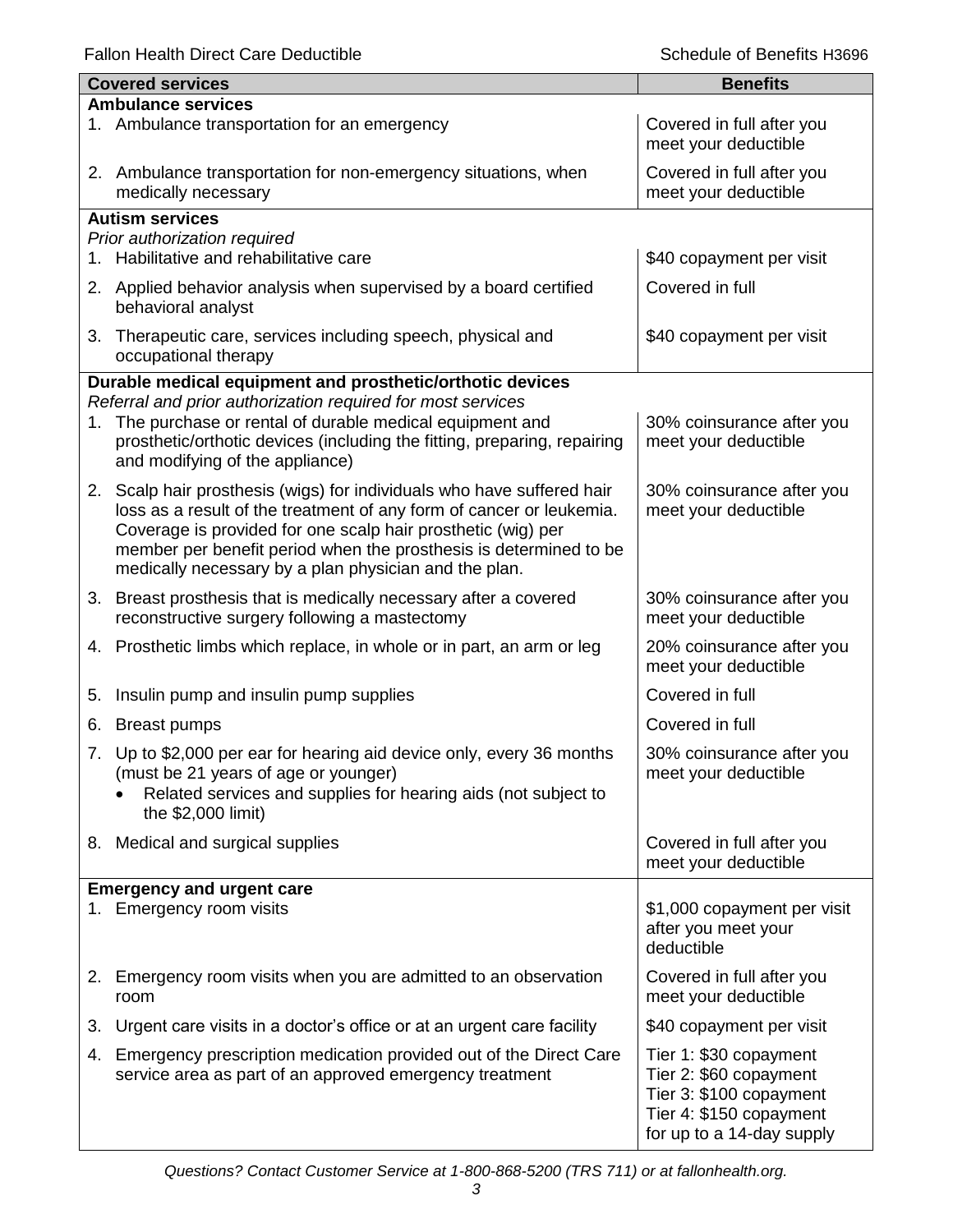| <b>Covered services</b>                                                                                                                                                                                                                                                                                                                                                                                                                | <b>Benefits</b>                                                       |  |  |
|----------------------------------------------------------------------------------------------------------------------------------------------------------------------------------------------------------------------------------------------------------------------------------------------------------------------------------------------------------------------------------------------------------------------------------------|-----------------------------------------------------------------------|--|--|
| Emergency and urgent care, continued                                                                                                                                                                                                                                                                                                                                                                                                   |                                                                       |  |  |
| 5. Telemedicine visits with physicians through Teladoc. Visits are<br>performed by phone, video, or mobile app.                                                                                                                                                                                                                                                                                                                        | \$5 copayment per visit                                               |  |  |
| <b>Enteral formulas and low protein foods</b><br>Referral and prior authorization required for enteral formulas<br>1. Enteral formulas, upon a physician's written order, for home use in<br>the treatment of malabsorption caused by Crohn's disease,<br>ulcerative colitis, gastroesophageal reflux, gastrointestinal motility,<br>chronic intestinal pseudo-obstruction, and inherited diseases of<br>amino acids and organic acids | Covered in full after you<br>meet your deductible                     |  |  |
| 2. Food products that have been modified to be low in protein for<br>individuals with inherited diseases of amino acids and organic<br>acids. You may be required to purchase these products over the<br>counter and submit claims to the plan for reimbursement.                                                                                                                                                                      | Covered in full after you<br>meet your deductible                     |  |  |
| Home health care services                                                                                                                                                                                                                                                                                                                                                                                                              |                                                                       |  |  |
| Prior authorization required<br>Part-time or intermittent skilled nursing care and physical therapy<br>1.<br>provided in your home by a home health agency                                                                                                                                                                                                                                                                             | Covered in full after you<br>meet your deductible                     |  |  |
| 2. Additional services and supplies that are determined to be a<br>medically necessary component of skilled nursing care and<br>physical therapy                                                                                                                                                                                                                                                                                       | Covered in full after you<br>meet your deductible                     |  |  |
| 3. Home dialysis services and non-durable medical supplies                                                                                                                                                                                                                                                                                                                                                                             | Covered in full after you<br>meet your deductible                     |  |  |
| <b>Hospice care services</b><br>Referral and prior authorization required                                                                                                                                                                                                                                                                                                                                                              | Covered in full after you<br>meet your deductible                     |  |  |
| <b>Hospital inpatient services</b>                                                                                                                                                                                                                                                                                                                                                                                                     |                                                                       |  |  |
| Referral and prior authorization required<br>Inpatient hospital services including room and board in a<br>1.<br>semiprivate room and the services and supplies that would<br>ordinarily be furnished to you while you are an inpatient                                                                                                                                                                                                 | \$1,000 copayment per<br>admission after you meet<br>your deductible  |  |  |
| Infertility/assisted reproductive technology (art) services*<br>Referral and prior authorization required (unless provided by a Reliant Medical Group specialist and<br>you have a Reliant Medical Group PCP)                                                                                                                                                                                                                          |                                                                       |  |  |
| Office visits for the consultation, evaluation and diagnosis of fertility                                                                                                                                                                                                                                                                                                                                                              | \$40 copayment per visit with<br>a PCP and certain other<br>providers |  |  |
|                                                                                                                                                                                                                                                                                                                                                                                                                                        | \$65 copayment per visit with<br>a specialist                         |  |  |
| Diagnostic laboratory services<br>2.                                                                                                                                                                                                                                                                                                                                                                                                   | \$50 copayment                                                        |  |  |
| Diagnostic X-ray services<br>3.                                                                                                                                                                                                                                                                                                                                                                                                        | \$125 copayment after you<br>meet your deductible                     |  |  |
| 4. Artificial insemination, such as intrauterine insemination (IUI)                                                                                                                                                                                                                                                                                                                                                                    | Covered in full after you<br>meet your deductible                     |  |  |
|                                                                                                                                                                                                                                                                                                                                                                                                                                        |                                                                       |  |  |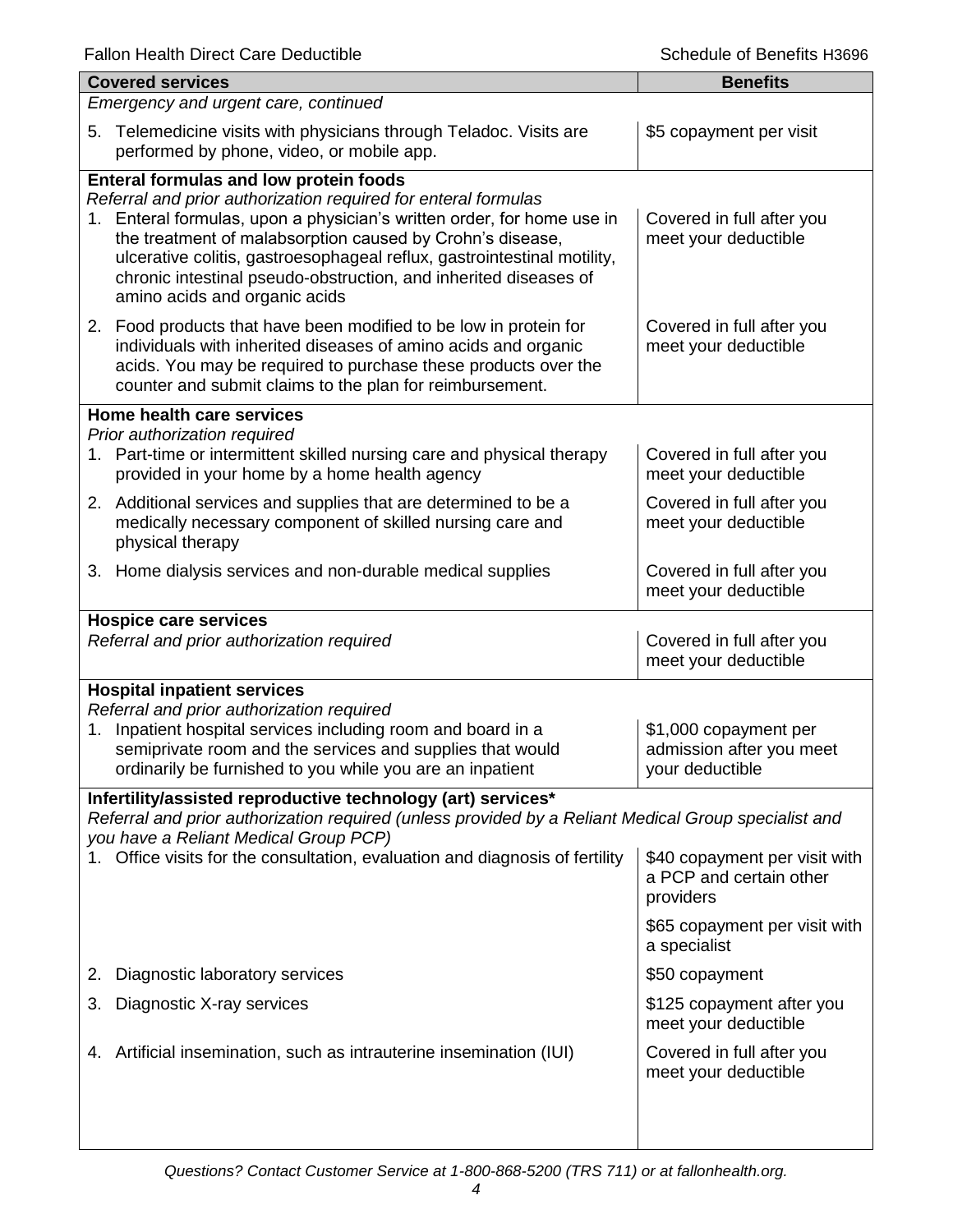| i alion i icaith Dircct Oarc Dcuuctible                                                                                                                                                                                                                                                                                                                                                                                                                                                                                                                                                                                                                                                                                                                                                                                                                                                                                                                                                                                                                                                                                                           | ספטפרו בהחסרוטות וט סווטטכ                                           |
|---------------------------------------------------------------------------------------------------------------------------------------------------------------------------------------------------------------------------------------------------------------------------------------------------------------------------------------------------------------------------------------------------------------------------------------------------------------------------------------------------------------------------------------------------------------------------------------------------------------------------------------------------------------------------------------------------------------------------------------------------------------------------------------------------------------------------------------------------------------------------------------------------------------------------------------------------------------------------------------------------------------------------------------------------------------------------------------------------------------------------------------------------|----------------------------------------------------------------------|
| <b>Covered services</b>                                                                                                                                                                                                                                                                                                                                                                                                                                                                                                                                                                                                                                                                                                                                                                                                                                                                                                                                                                                                                                                                                                                           | <b>Benefits</b>                                                      |
| Infertility/assisted reproductive technology (art) services*, continued                                                                                                                                                                                                                                                                                                                                                                                                                                                                                                                                                                                                                                                                                                                                                                                                                                                                                                                                                                                                                                                                           |                                                                      |
| 5. Assisted reproductive technologies* except for those services listed<br>below                                                                                                                                                                                                                                                                                                                                                                                                                                                                                                                                                                                                                                                                                                                                                                                                                                                                                                                                                                                                                                                                  | Covered in full after you<br>meet your deductible                    |
| 6. Assisted reproductive technologies for:<br>In vitro fertilization (IVF-ET)<br>Gamete intrafallopian transfer (GIFT)<br>$\bullet$<br>Zygote intrafallopian transfer (ZIFT)                                                                                                                                                                                                                                                                                                                                                                                                                                                                                                                                                                                                                                                                                                                                                                                                                                                                                                                                                                      | \$250 copayment per<br>procedure after you meet<br>your deductible   |
| 7. Sperm, egg, and/or inseminated egg procurement, assisted<br>hatching, cryopreservation, processing and banking for plan<br>members in active infertility treatment to the extent that such costs<br>are not covered by the donor's insurer                                                                                                                                                                                                                                                                                                                                                                                                                                                                                                                                                                                                                                                                                                                                                                                                                                                                                                     | Covered in full after you<br>meet your deductible                    |
| * See the Description of benefits section of your Member Handbook/<br>Evidence of Coverage for a list of covered infertility/ART services.                                                                                                                                                                                                                                                                                                                                                                                                                                                                                                                                                                                                                                                                                                                                                                                                                                                                                                                                                                                                        |                                                                      |
| <b>Maternity services</b><br>1. Obstetrical services including prenatal, childbirth, postnatal and<br>postpartum care                                                                                                                                                                                                                                                                                                                                                                                                                                                                                                                                                                                                                                                                                                                                                                                                                                                                                                                                                                                                                             | Prenatal: \$40 copayment<br>(first visit only)                       |
|                                                                                                                                                                                                                                                                                                                                                                                                                                                                                                                                                                                                                                                                                                                                                                                                                                                                                                                                                                                                                                                                                                                                                   | Postnatal: \$40 copayment<br>per visit                               |
| Inpatient maternity and newborn child care for a minimum of 48<br>2.<br>hours of care following a vaginal delivery, or 96 hours of care<br>following a Caesarean section delivery, including charges for the<br>following services when provided during an inpatient maternity<br>admission: childbirth, nursery charges, circumcision, routine<br>examination, hearing screening and medically necessary<br>treatments of congenital defects, birth abnormalities or premature<br>birth. The covered length of stay may be reduced if the mother and<br>the attending physician agree upon an earlier discharge. If you or<br>your newborn are discharged earlier, you are covered for home<br>visits, parent education, assistance and training in breast or bottle<br>feeding and the performance of any necessary and appropriate<br>clinical tests; provided, however that the first home visit shall be<br>conducted by a registered nurse, physician or certified nurse<br>midwife; and provided further, that any subsequent home visit<br>determined to be clinically necessary shall be provided by a<br>licensed health care provider. | \$1,000 copayment per<br>admission after you meet<br>your deductible |
| (Fallon Health members are eligible for childbirth classes (refresher class<br>or siblings class))                                                                                                                                                                                                                                                                                                                                                                                                                                                                                                                                                                                                                                                                                                                                                                                                                                                                                                                                                                                                                                                | Covered in full through<br>member reimbursement                      |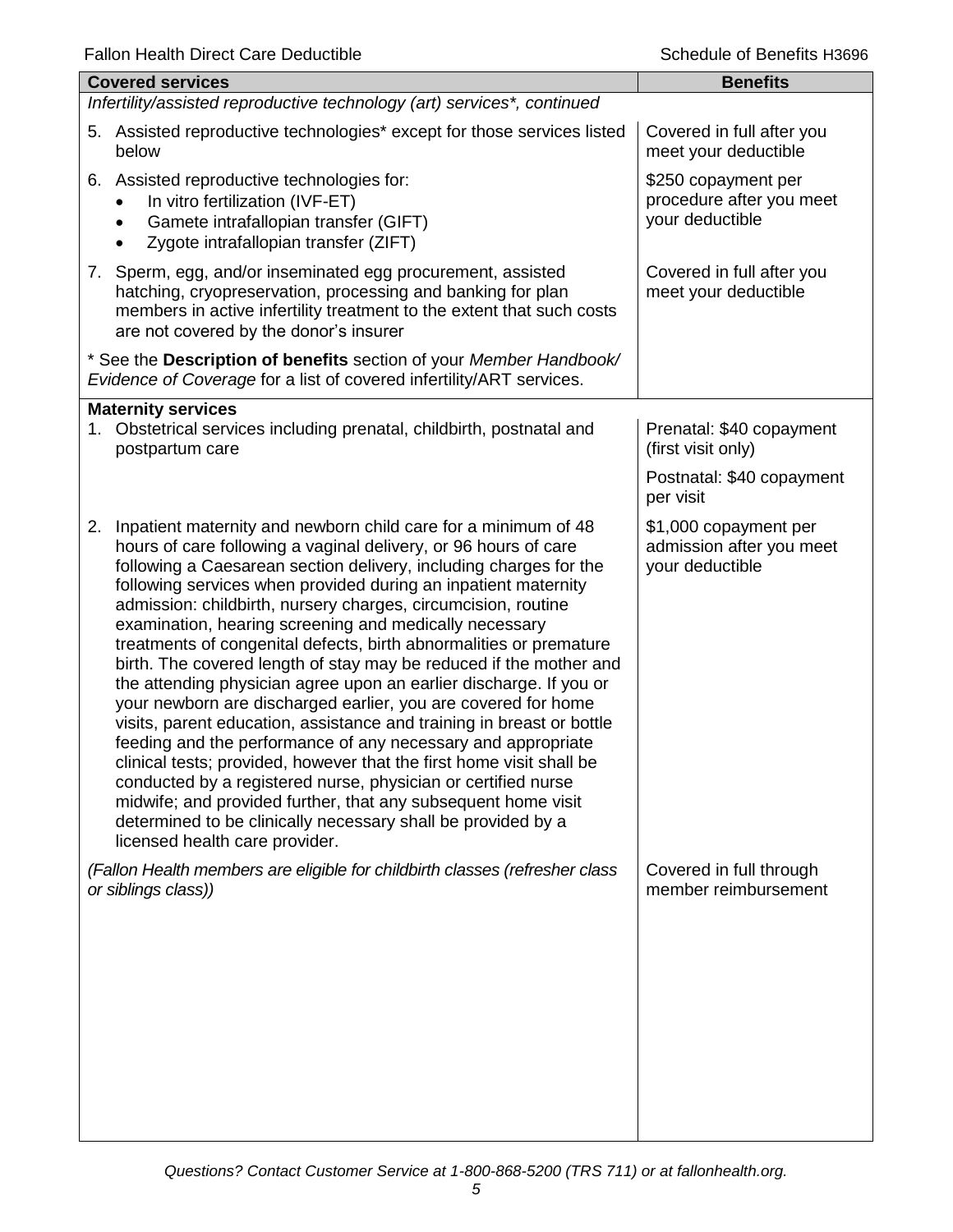|    | <b>Covered services</b>                                                                                                                                                                                                                                                                                                                                    | <b>Benefits</b>          |
|----|------------------------------------------------------------------------------------------------------------------------------------------------------------------------------------------------------------------------------------------------------------------------------------------------------------------------------------------------------------|--------------------------|
|    | Mental health and substance use services                                                                                                                                                                                                                                                                                                                   |                          |
|    | Inpatient services<br>Prior authorization required                                                                                                                                                                                                                                                                                                         |                          |
|    | 1. Inpatient hospital care for as many days as your condition requires,<br>including room and board and the services and supplies that would<br>ordinarily be furnished to you while you are an inpatient. These<br>include, but are not limited to, individual, family and group therapy,<br>pharmacological therapy, and diagnostic laboratory services. | Covered in full          |
|    | Note: Prior authorization will not be required for behavioral health<br>inpatient admission immediately following an emergency room visit.                                                                                                                                                                                                                 |                          |
|    | <b>Intermediate services</b>                                                                                                                                                                                                                                                                                                                               |                          |
|    | Prior authorization required<br>Intermediate services include but are not limited to:<br>1. Acute and other residential treatment-Mental health services<br>provided in a 24-hour setting therapeutic environments                                                                                                                                         | Covered in full          |
|    | 2. Clinically managed detoxification services-24 hour, 7 days a week,<br>clinically managed de-tox services in a licensed non-hospital setting<br>that include 24 hour per day supervision                                                                                                                                                                 | Covered in full          |
|    | 3. Partial Hospitalization: Short-term day/evening mental health<br>programming available 5 to 7 days per week                                                                                                                                                                                                                                             | \$40 copayment per visit |
|    | 4. Intensive outpatient programs: Multimodal, inter-disciplinary,<br>structured behavioral health treatment provided 2-3 hours per day,<br>multiple days per week                                                                                                                                                                                          | \$40 copayment per visit |
|    | 5. Day treatment: Program encompasses some portion of the day or<br>week rather than a weekly visit                                                                                                                                                                                                                                                        | \$40 copayment per visit |
|    | 6. Crisis Stabilization: Short-term psychiatric treatment in a structured,<br>community based therapeutic environments                                                                                                                                                                                                                                     | \$40 copayment per visit |
|    | 7. In-home therapy services                                                                                                                                                                                                                                                                                                                                | \$40 copayment per visit |
|    | Intermediate services for children and adolescents under the age of 19<br>1. Community-based acute treatment                                                                                                                                                                                                                                               | Covered in full          |
|    | 2. Intensive community-based treatment                                                                                                                                                                                                                                                                                                                     | Covered in full          |
| 3. | <b>Intensive Care Coordination</b>                                                                                                                                                                                                                                                                                                                         | Covered in full          |
| 4. | Family Stabilization Team (also referred to as In-Home Therapy)                                                                                                                                                                                                                                                                                            | Covered in full          |
| 5. | <b>In-home Behavioral Services</b>                                                                                                                                                                                                                                                                                                                         | Covered in full          |
| 6. | Mobile Crisis Intervention (service available up to seven days).<br>Prior authorization not required.                                                                                                                                                                                                                                                      | Covered in full          |
|    | 7. Family support and training                                                                                                                                                                                                                                                                                                                             | Covered in full          |
| 8. | Therapeutic mentoring services                                                                                                                                                                                                                                                                                                                             | Covered in full          |
| 1. | <b>Outpatient services</b><br>Outpatient office visits, including individual, group or family therapy.                                                                                                                                                                                                                                                     | \$40 copayment per visit |
| 2. | Psychopharmacological services, such as visits with a physician to<br>review, monitor and adjust the levels of prescription medication to<br>treat a mental condition. Prior authorization required.                                                                                                                                                       | \$40 copayment per visit |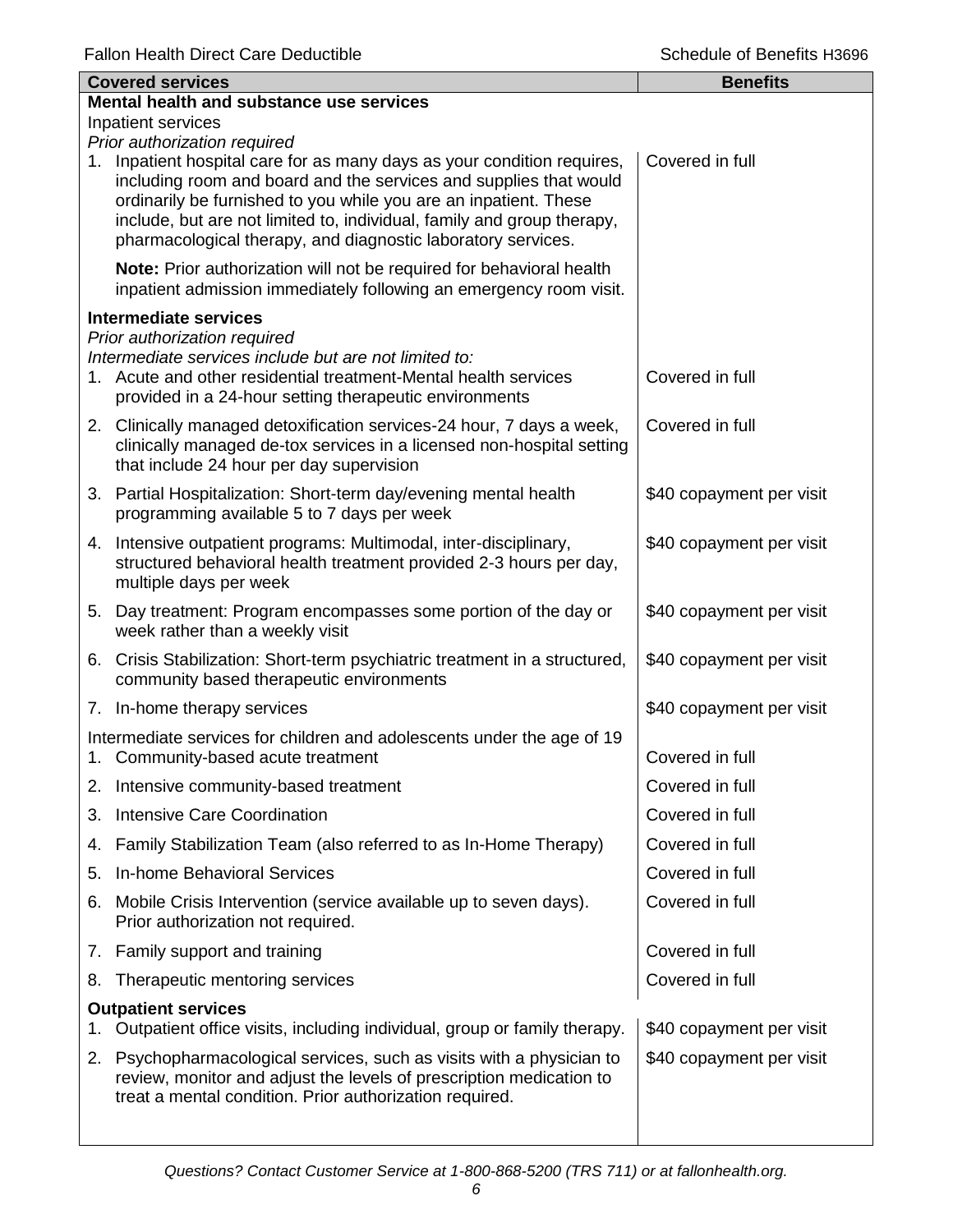|                                                                                                                                                                                                                                                                                                                                                                                            | <b>Covered services</b>                                                                                                                                                                                                                                        | <b>Benefits</b>                                                                                           |  |  |
|--------------------------------------------------------------------------------------------------------------------------------------------------------------------------------------------------------------------------------------------------------------------------------------------------------------------------------------------------------------------------------------------|----------------------------------------------------------------------------------------------------------------------------------------------------------------------------------------------------------------------------------------------------------------|-----------------------------------------------------------------------------------------------------------|--|--|
|                                                                                                                                                                                                                                                                                                                                                                                            | Mental health and substance use services, continued                                                                                                                                                                                                            |                                                                                                           |  |  |
|                                                                                                                                                                                                                                                                                                                                                                                            | 3. Neuropsychological assessment services when medically<br>necessary. Prior authorization required.                                                                                                                                                           | \$40 copayment per visit                                                                                  |  |  |
| Note: Effective for plan years beginning on or after October 1, 2015,<br>Massachusetts state law (Chapter 258 of the Acts of 2014) restricts the<br>circumstances in which insurers may require prior authorization for<br>substance use services. We will not require prior authorization for<br>substance use services in any circumstances where this is not allowed<br>by Chapter 258. |                                                                                                                                                                                                                                                                |                                                                                                           |  |  |
|                                                                                                                                                                                                                                                                                                                                                                                            | <b>Office visits and outpatient services</b>                                                                                                                                                                                                                   |                                                                                                           |  |  |
|                                                                                                                                                                                                                                                                                                                                                                                            | 1. Office visits, to diagnose or treat an illness or an injury<br>Telehealth visits done via a secure, real time Telemedicine<br>$\bullet$<br>platform which is inclusive of both an audio and visual<br>component.                                            | \$40 copayment per visit with<br>a PCP and certain other<br>providers                                     |  |  |
|                                                                                                                                                                                                                                                                                                                                                                                            |                                                                                                                                                                                                                                                                | \$65 copayment per visit with<br>a specialist                                                             |  |  |
|                                                                                                                                                                                                                                                                                                                                                                                            | 2. A second opinion, upon your request, with another plan provider                                                                                                                                                                                             | \$40 copayment per visit with<br>a PCP and certain other<br>providers                                     |  |  |
|                                                                                                                                                                                                                                                                                                                                                                                            |                                                                                                                                                                                                                                                                | \$65 copayment per visit with<br>a specialist                                                             |  |  |
|                                                                                                                                                                                                                                                                                                                                                                                            | 3. Certain drugs covered under medical benefits, and that are<br>ordered, supplied and administered by a plan provider                                                                                                                                         | Covered in full after you<br>meet your deductible                                                         |  |  |
|                                                                                                                                                                                                                                                                                                                                                                                            | 4. Allergy injections                                                                                                                                                                                                                                          | Covered in full                                                                                           |  |  |
|                                                                                                                                                                                                                                                                                                                                                                                            | 5. Radiation therapy and Chemotherapy                                                                                                                                                                                                                          | Covered in full after you<br>meet your deductible                                                         |  |  |
| 6.                                                                                                                                                                                                                                                                                                                                                                                         | Respiratory therapy                                                                                                                                                                                                                                            | Covered in full after you<br>meet your deductible                                                         |  |  |
|                                                                                                                                                                                                                                                                                                                                                                                            | 7. Hormone replacement services in the doctor's office for<br>perimenopausal or postmenopausal women                                                                                                                                                           | \$40 copayment per visit                                                                                  |  |  |
|                                                                                                                                                                                                                                                                                                                                                                                            | 8. Diagnostic lab services ordered by a plan provider, in relation to a<br>covered office visit                                                                                                                                                                | \$50 copayment                                                                                            |  |  |
|                                                                                                                                                                                                                                                                                                                                                                                            | 9. Diagnostic X-ray services ordered by a plan provider, in relation to<br>a covered office visit                                                                                                                                                              | \$125 copayment after you<br>meet your deductible                                                         |  |  |
|                                                                                                                                                                                                                                                                                                                                                                                            | 10. Other diagnostic services including but not limited to, EKG,<br>endoscopy, colonoscopy and ultrasound                                                                                                                                                      | Covered in full after you<br>meet your deductible                                                         |  |  |
|                                                                                                                                                                                                                                                                                                                                                                                            | 11. High-tech imaging services, including but not limited to, MRI/MRA,<br>CT/CTA, PET scans and nuclear cardiology imaging. Limited to one<br>copayment per day when performed at the same facility for the<br>same diagnosis. (Prior authorization required.) | \$700 copayment per MRI,<br>CT, PET scan or nuclear<br>cardiology image after you<br>meet your deductible |  |  |
|                                                                                                                                                                                                                                                                                                                                                                                            | 12. Chiropractic services for acute musculoskeletal conditions. The<br>condition must be new or an acute exacerbation of a previous<br>condition. Chiropractic services will be covered as medically<br>necessary.                                             | \$40 copayment per visit                                                                                  |  |  |
|                                                                                                                                                                                                                                                                                                                                                                                            | Outpatient lab tests and x-rays                                                                                                                                                                                                                                | See Diagnostic lab, x-ray<br>and high-tech imaging<br>services                                            |  |  |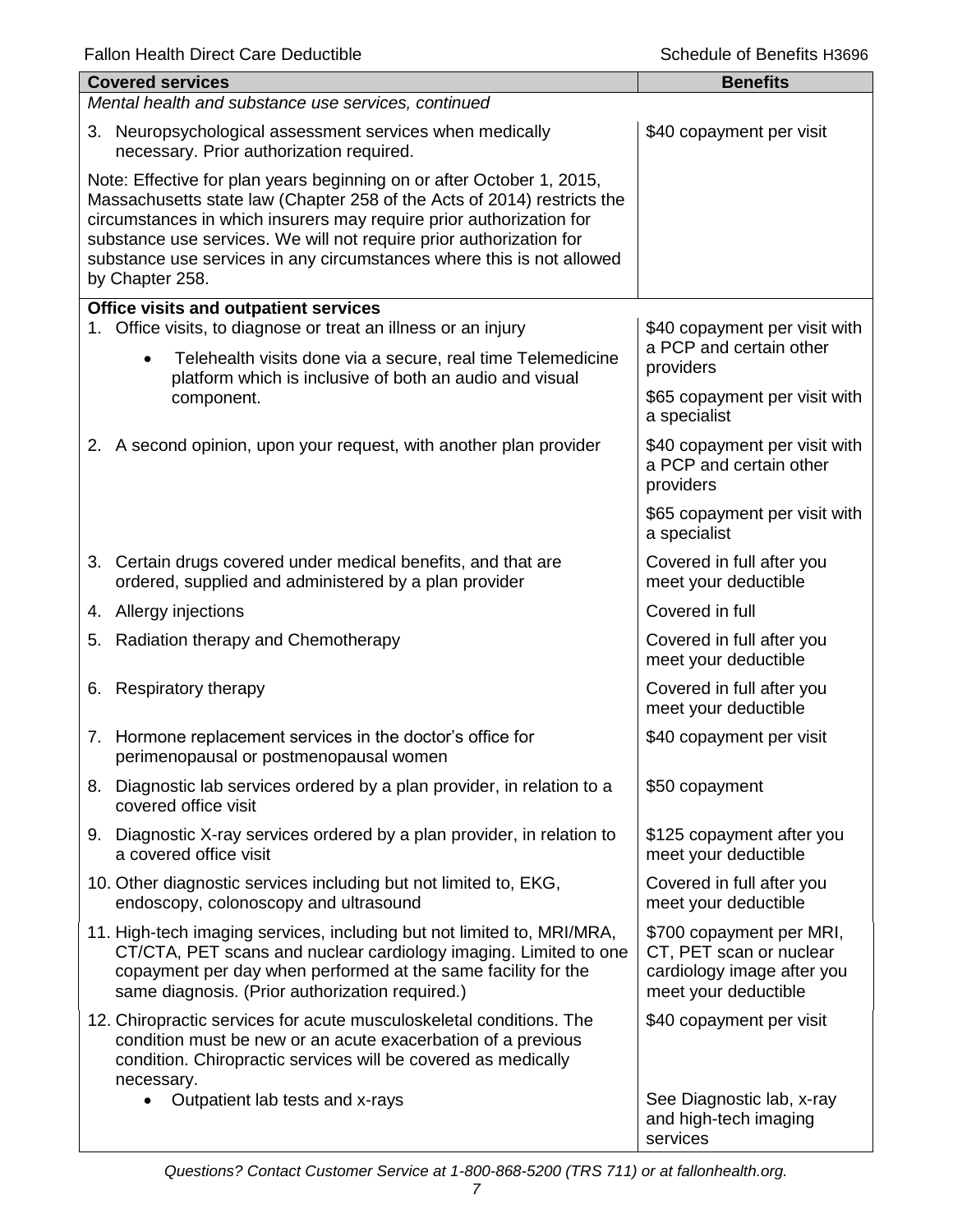| <b>Covered services</b>                                                                                                                                                                                                                                                | <b>Benefits</b>                                                                                                                                             |
|------------------------------------------------------------------------------------------------------------------------------------------------------------------------------------------------------------------------------------------------------------------------|-------------------------------------------------------------------------------------------------------------------------------------------------------------|
| Office visits and outpatient services, continued                                                                                                                                                                                                                       |                                                                                                                                                             |
| 13. Outpatient renal dialysis at a plan-designated center or continuous<br>ambulatory peritoneal dialysis                                                                                                                                                              | Covered in full after you<br>meet your deductible                                                                                                           |
| 14. Diabetes outpatient self-management training and education,<br>including medical nutrition therapy, provided by a certified diabetes<br>health care provider                                                                                                       | \$40 copayment per visit                                                                                                                                    |
| 15. Laboratory tests necessary for the diagnosis or treatment of<br>diabetes, including glycosylated hemoglobin, or HbAlc, tests, and<br>urinary/protein/microalbumin and lipid profiles                                                                               | \$50 copayment                                                                                                                                              |
| 16. Medical social services provided to assist you in adjustment to your<br>or your family member's illness. This includes assessment,<br>counseling, consultation and assistance in accessing community<br>resources.                                                 | \$40 copayment per visit                                                                                                                                    |
| 17. Outpatient surgery, anesthesia and the medically necessary<br>preoperative and postoperative care related to the surgery                                                                                                                                           | \$1,000 copayment per<br>surgery after you meet your<br>deductible when provided in<br>a hospital outpatient, day<br>surgery or ambulatory care<br>facility |
| 18. Visit to a contracted limited service clinic. Services are provided for<br>a variety of common illnesses, including, but not limited to:<br>strep throat<br>ear, eyes, sinus, bladder and bronchial infections<br>minor skin conditions (e.g. sunburn, cold sores) | \$40 copayment per visit                                                                                                                                    |
|                                                                                                                                                                                                                                                                        |                                                                                                                                                             |
| 19. Podiatry care<br>Outpatient lab tests and x-rays                                                                                                                                                                                                                   | See Diagnostic lab, x-ray<br>and imaging services                                                                                                           |
| Outpatient surgical services                                                                                                                                                                                                                                           | See Outpatient surgery                                                                                                                                      |
| Outpatient medical care                                                                                                                                                                                                                                                | See Office visits                                                                                                                                           |
| Oral surgery and related services                                                                                                                                                                                                                                      |                                                                                                                                                             |
| Referral and prior authorization required (except for extraction of impacted teeth or lingual frenectomy)<br>Removal or exposure of impacted teeth, including both hard and<br>1.<br>soft tissue impactions, or an evaluation for this procedure                       | \$65 copayment per visit                                                                                                                                    |
| 2. Surgical treatments of cysts, affecting the teeth or gums, that must<br>be rendered by a plan oral surgeon                                                                                                                                                          | \$65 copayment per visit                                                                                                                                    |
| 3. Treatment of fractures of the jaw bone (mandible) or any facial<br>bone                                                                                                                                                                                             | \$65 copayment per visit                                                                                                                                    |
| 4. Evaluation and surgery for the treatment of temporomandibular joint<br>disorder when a medical condition is diagnosed, or for surgery<br>related to the jaw or any structure connected to the jaw                                                                   | \$65 copayment per visit                                                                                                                                    |
| 5. Extraction of teeth in preparation for radiation treatment of the head<br>or neck                                                                                                                                                                                   | \$65 copayment per visit                                                                                                                                    |
| Surgical treatment related to cancer<br>6.                                                                                                                                                                                                                             | \$65 copayment per visit                                                                                                                                    |
|                                                                                                                                                                                                                                                                        |                                                                                                                                                             |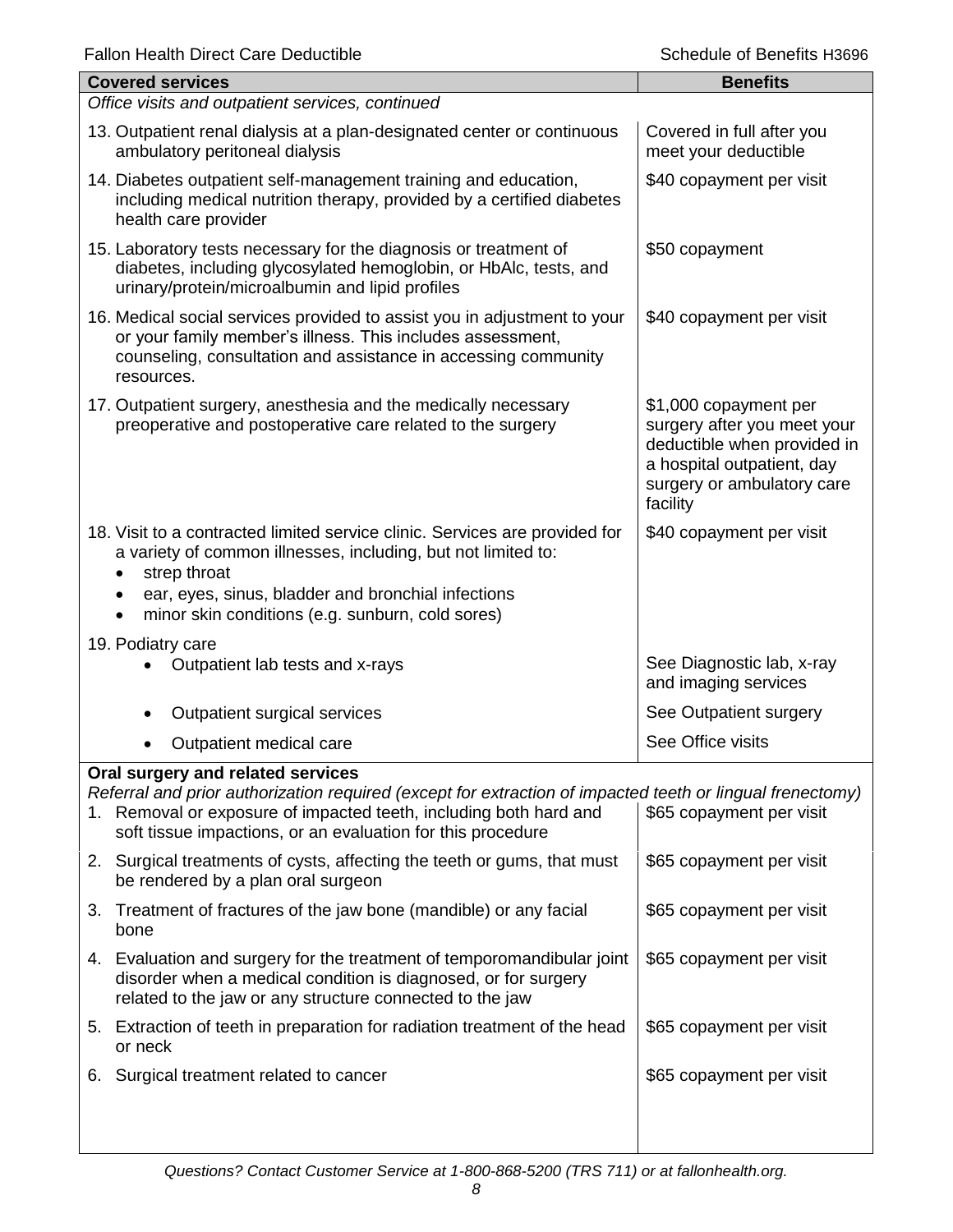| <b>Covered services</b>                                                                                                                                                                                                                        | <b>Benefits</b>                                                                       |  |  |
|------------------------------------------------------------------------------------------------------------------------------------------------------------------------------------------------------------------------------------------------|---------------------------------------------------------------------------------------|--|--|
| Oral surgery and related services, continued                                                                                                                                                                                                   |                                                                                       |  |  |
| 7. Emergency medical care, such as, to relieve pain and stop bleeding<br>as a result of accidental injury to sound natural teeth or tissues,<br>when provided as soon as medically possible after the injury. This                             | \$40 copayment per visit to a<br>physician's or dentist's office                      |  |  |
| does not include restorative or other dental services. No referral or<br>authorization is required. Go to the closest provider.                                                                                                                | \$1,000 copayment per visit<br>to an emergency room after<br>you meet your deductible |  |  |
| Note: These benefits are for oral surgery services in an office setting. Oral surgery services in a<br>hospital outpatient, day surgery or ambulatory care facility, or as an inpatient are covered in full after<br>you meet your deductible. |                                                                                       |  |  |
| See Office visits and outpatient services for diagnostic lab and X-ray services.                                                                                                                                                               |                                                                                       |  |  |
| <b>Organ transplants</b>                                                                                                                                                                                                                       |                                                                                       |  |  |
| Referral and prior authorization required<br>1. Office visits related to the transplant                                                                                                                                                        | \$40 copayment per visit with<br>a PCP and certain other<br>providers                 |  |  |
|                                                                                                                                                                                                                                                | \$65 copayment per visit with<br>a specialist                                         |  |  |
| 2. Inpatient hospital services, including room and board in a<br>semiprivate room and the services and supplies that would<br>ordinarily be furnished to you while you are an inpatient                                                        | \$1,000 copayment per<br>admission after you meet<br>your deductible                  |  |  |
| 3. Human leukocyte antigen (HLA) or histocompatability locus antigen<br>testing for A, B or DR antigens, or any combination thereof,<br>necessary to establish bone marrow transplant donor suitability of a<br>member                         | \$50 copayment                                                                        |  |  |
| Pediatric dental services*<br>(for members under the age of 19)                                                                                                                                                                                | See Addendum: Pediatric<br><b>Dental Services</b>                                     |  |  |
| Pediatric vision services*<br>(for members under the age of 19)                                                                                                                                                                                | See Addendum: Pediatric<br><b>Vision Services</b>                                     |  |  |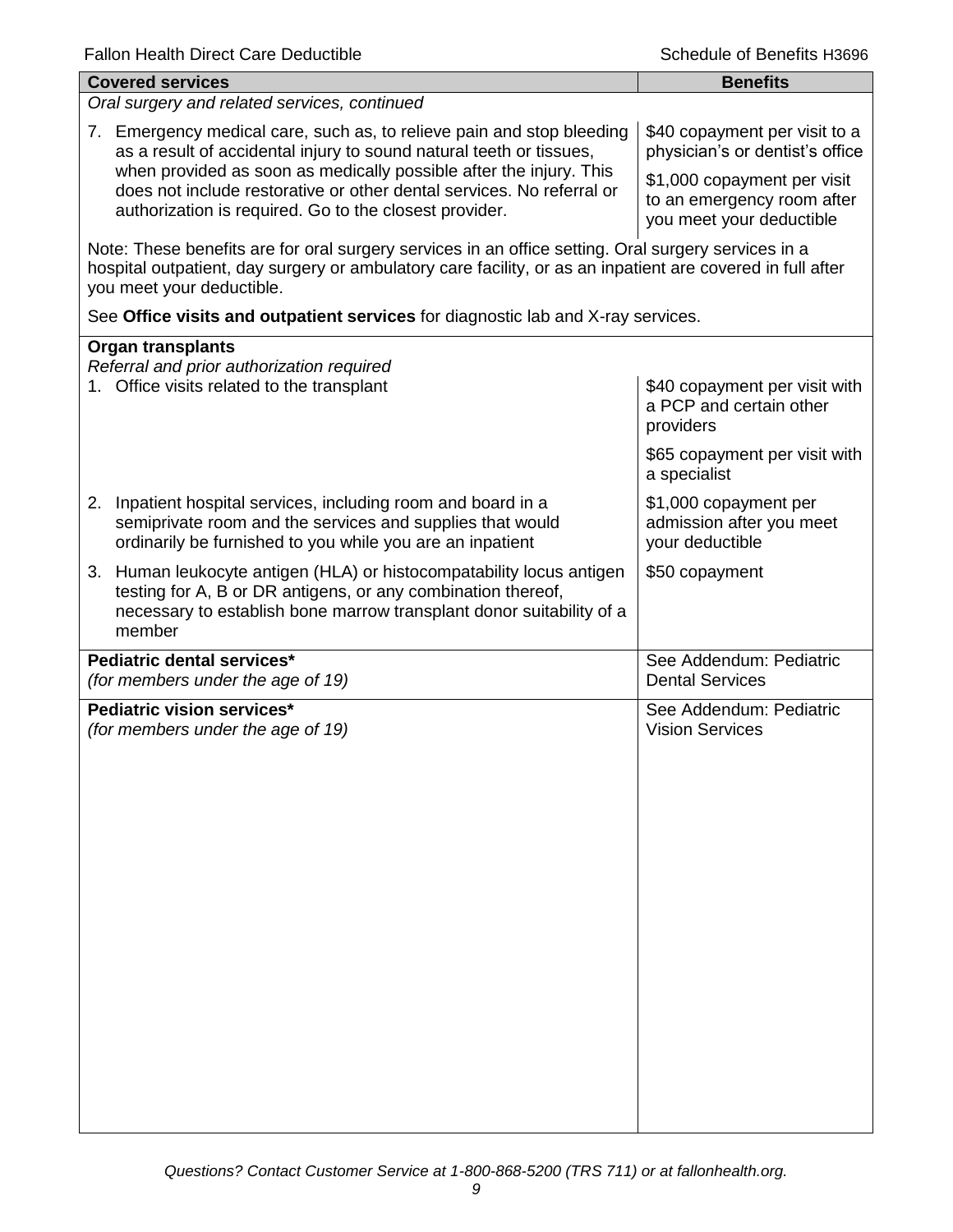| <b>Covered services</b>                                                                                                                                                                                                                                                                                                                                                                                                                              | <b>Benefits</b>                                                                                                                                              |  |  |
|------------------------------------------------------------------------------------------------------------------------------------------------------------------------------------------------------------------------------------------------------------------------------------------------------------------------------------------------------------------------------------------------------------------------------------------------------|--------------------------------------------------------------------------------------------------------------------------------------------------------------|--|--|
| <b>Prescription drugs</b>                                                                                                                                                                                                                                                                                                                                                                                                                            |                                                                                                                                                              |  |  |
| Covered prescription items:<br>• Prescription medication<br>Prescription contraceptive drugs and devices*<br>$\bullet$<br>Hormone replacement therapy for peri- and post-menopausal<br>$\bullet$<br>women<br>Injectable agents (self-administered**)                                                                                                                                                                                                 | Network pharmacy:<br>Tier 1: \$30 copayment<br>Tier 2: \$60 copayment<br>Tier 3: \$100 copayment<br>Tier 4: \$150 copayment<br>for up to a 30-day supply     |  |  |
| Insulin<br>Syringes (including insulin syringes) or needles when medically<br>$\bullet$<br>necessary<br>Supplies for the treatment of diabetes, as required by state law,<br>$\bullet$<br>including:<br>blood glucose monitoring strips<br>urine glucose strips<br>$\qquad \qquad -$<br>lancets<br>$-$<br>ketone strips<br>Special medical formulas to treat certain metabolic disorders as<br>required by state law (prior authorization required). | Mail-order pharmacy:<br>Tier 1: \$60 copayment<br>Tier 2: \$120 copayment<br>Tier 3: \$200 copayment<br>Tier 4: \$450 copayment<br>for up to a 90-day supply |  |  |
| *Generic prescription contraceptive drugs and devices are covered in<br>full. Brand name prescription contraceptive drugs and devices with no<br>generic equivalent are covered in full (prior authorization required).                                                                                                                                                                                                                              |                                                                                                                                                              |  |  |
| ** Injectables administered in the doctor's office or under other<br>professional supervision are covered as a medical benefit.                                                                                                                                                                                                                                                                                                                      |                                                                                                                                                              |  |  |
| Orally administered anticancer medications used to kill or slow the<br>growth of cancerous cells                                                                                                                                                                                                                                                                                                                                                     | Covered in full                                                                                                                                              |  |  |
| Certain medications cannot be limited to a 30-day supply due to<br>manufacturer packaging, for example, a prefilled syringe. In these<br>cases, you will be charged the applicable copay/coinsurance based on<br>the actual day supply.                                                                                                                                                                                                              |                                                                                                                                                              |  |  |
| Note: Medical and surgical supplies obtained through a pharmacy may<br>have a drug prescription benefit cost-sharing applied.                                                                                                                                                                                                                                                                                                                        |                                                                                                                                                              |  |  |
|                                                                                                                                                                                                                                                                                                                                                                                                                                                      |                                                                                                                                                              |  |  |
|                                                                                                                                                                                                                                                                                                                                                                                                                                                      |                                                                                                                                                              |  |  |
|                                                                                                                                                                                                                                                                                                                                                                                                                                                      |                                                                                                                                                              |  |  |
|                                                                                                                                                                                                                                                                                                                                                                                                                                                      |                                                                                                                                                              |  |  |
|                                                                                                                                                                                                                                                                                                                                                                                                                                                      |                                                                                                                                                              |  |  |
|                                                                                                                                                                                                                                                                                                                                                                                                                                                      |                                                                                                                                                              |  |  |
|                                                                                                                                                                                                                                                                                                                                                                                                                                                      |                                                                                                                                                              |  |  |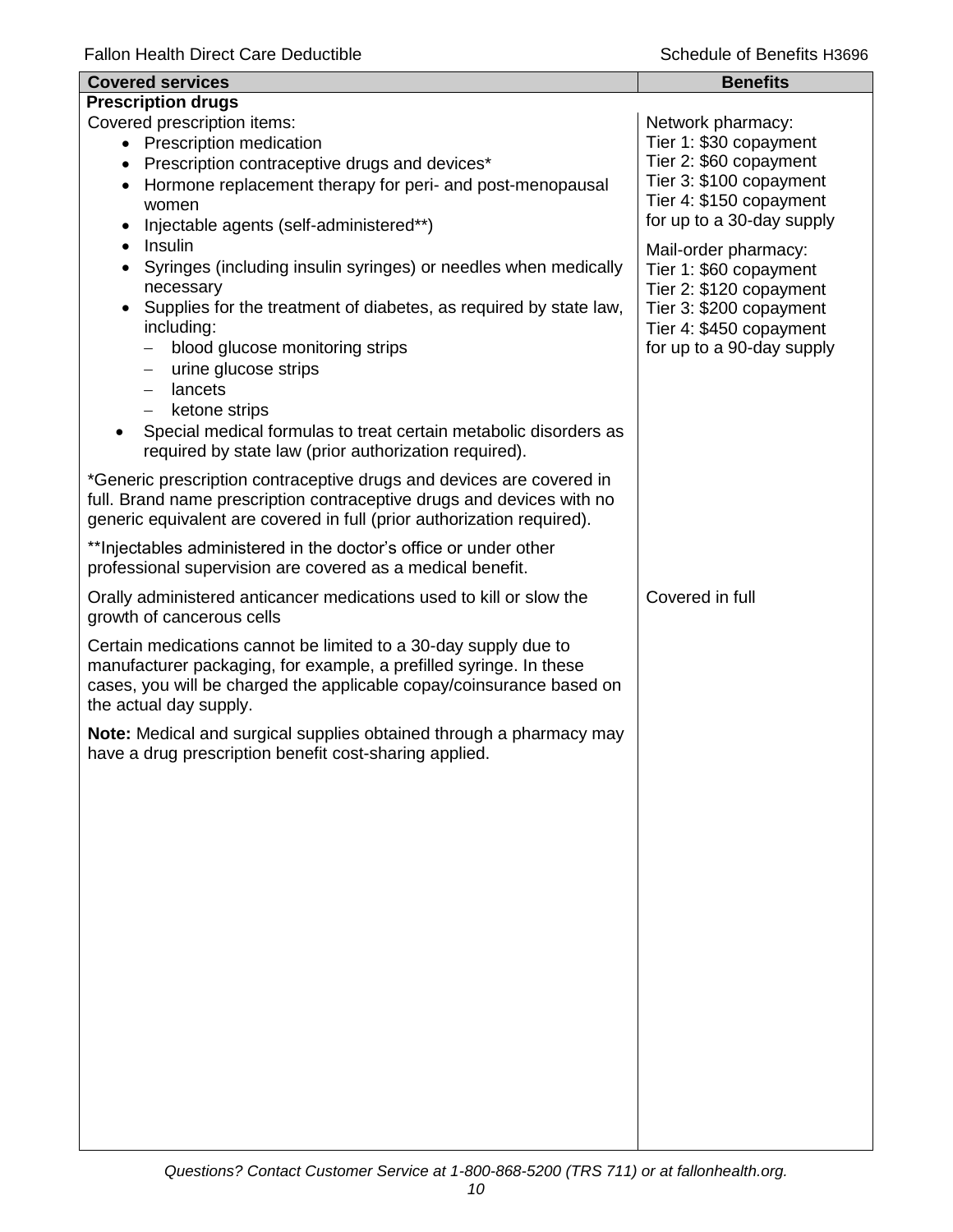Fallon Health Direct Care Deductible **Schedule of Benefits H3696** Schedule of Benefits H3696

|    | <b>Covered services</b>                                                                                                                                                                                                                                                                                                                                                                                                                                                                | <b>Benefits</b> |
|----|----------------------------------------------------------------------------------------------------------------------------------------------------------------------------------------------------------------------------------------------------------------------------------------------------------------------------------------------------------------------------------------------------------------------------------------------------------------------------------------|-----------------|
|    | <b>Preventive care</b><br>1. Routine physical exams for the prevention and detection of disease                                                                                                                                                                                                                                                                                                                                                                                        | Covered in full |
|    | 2. Immunizations that are included on the formulary, that are for<br>covered medical benefits and that are ordered, supplied and<br>administered by a plan physician. If administered by a plan<br>specialist, you will generally need to obtain a referral to see the<br>specialist.                                                                                                                                                                                                  | Covered in full |
|    | 3. A baseline mammogram for women age 35 to 40, and a yearly<br>mammogram for women age 40 and older                                                                                                                                                                                                                                                                                                                                                                                   | Covered in full |
|    | 4. Routine gynecological care services, including an annual Pap<br>smear (cytological screening) and pelvic exam                                                                                                                                                                                                                                                                                                                                                                       | Covered in full |
|    | 5. Routine eye exams, once in each 12-month period                                                                                                                                                                                                                                                                                                                                                                                                                                     | Covered in full |
| 6. | Hearing and vision screening                                                                                                                                                                                                                                                                                                                                                                                                                                                           | Covered in full |
| 7. | Well-child care and pediatric services, at least six times during the<br>child's first year after birth, at least three times during the next year,<br>then at least annually until the child's sixth birthday. This includes<br>the following services, as recommended by the physician and in<br>accordance with state law:<br>• physical examination<br>• history<br>measurements<br>• sensory screening<br>• neuropsychiatric evaluation<br>• development screening and assessment | Covered in full |
|    | 8. Pediatric services including:<br>• appropriate immunizations<br>• hereditary and metabolic screening at birth<br>• newborn hearing screening test performed before the newborn<br>infant is discharged from the hospital or birthing center<br>• tuberculin tests, hematocrit, hemoglobin, and other appropriate<br>blood tests and urinalysis<br>• lead screening                                                                                                                  | Covered in full |
|    | 9. Female consultations, examinations, procedures, contraceptive<br>devices, and medical services related to the use of all contraceptive<br>methods*                                                                                                                                                                                                                                                                                                                                  | Covered in full |
|    | 10. Tobacco counseling sessions with your primary physician or other<br>provider designed to create a plan to stop smoking.                                                                                                                                                                                                                                                                                                                                                            | Covered in full |
|    | * Prescription contraceptive devices are covered under the prescription<br>drug benefit.                                                                                                                                                                                                                                                                                                                                                                                               |                 |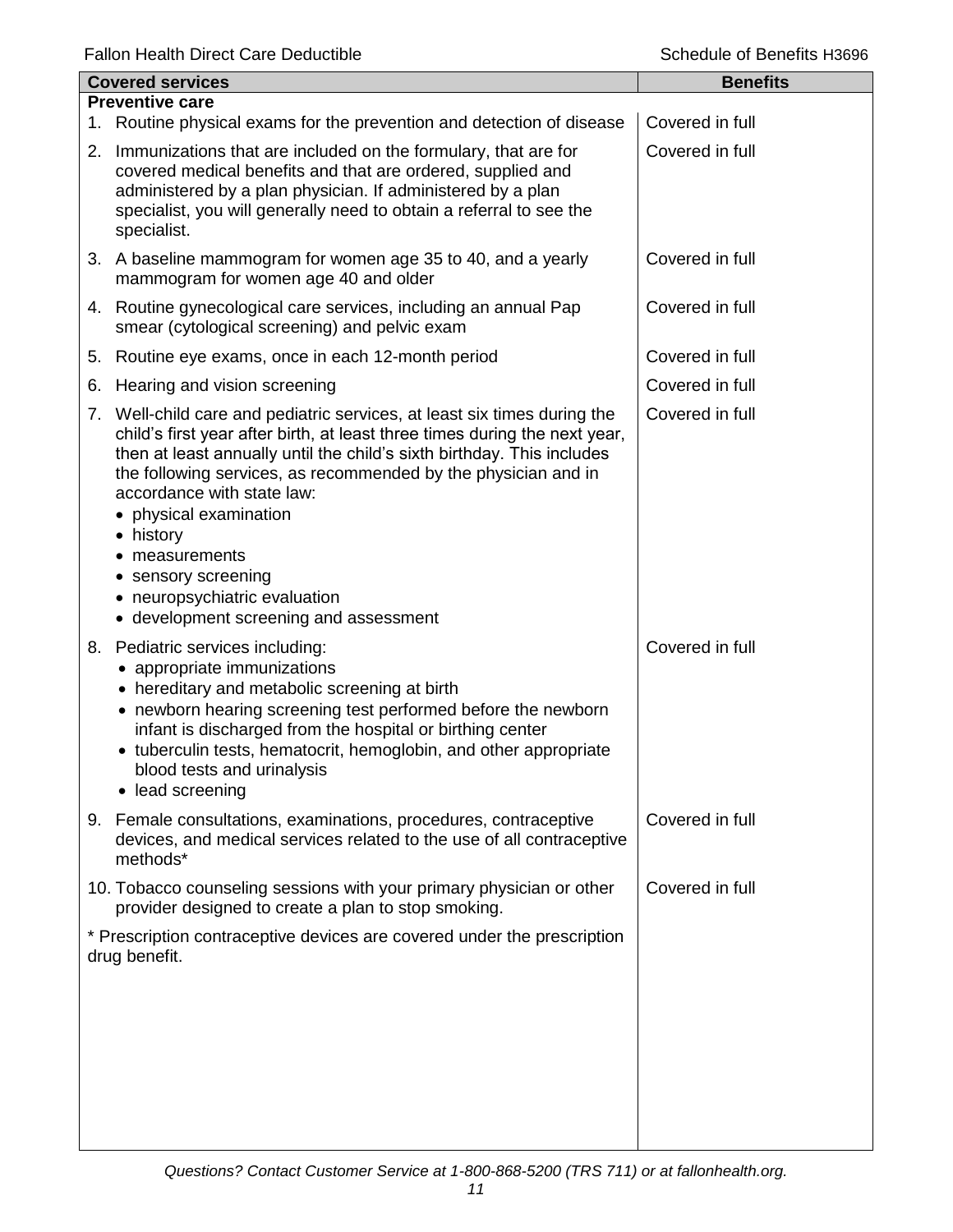| <b>Covered services</b>                                                                                                                                                                                                                                                                                                                                                                                                                                  | <b>Benefits</b>                                                      |
|----------------------------------------------------------------------------------------------------------------------------------------------------------------------------------------------------------------------------------------------------------------------------------------------------------------------------------------------------------------------------------------------------------------------------------------------------------|----------------------------------------------------------------------|
| <b>Reconstructive surgery</b><br>Referral and prior authorization required (unless provided by a Reliant<br>Medical Group specialist and you have a Reliant Medical Group PCP)<br>Inpatient hospital services including room and board in a<br>1.<br>semiprivate room and the services and supplies that would<br>ordinarily be furnished to you while you are an inpatient, including<br>Massachusetts mandated services for cleft lip and cleft palate | \$1,000 copayment per<br>admission after you meet<br>your deductible |
| <b>Rehabilitation and habilitation services</b><br>Referral required<br>1. Physical and occupational therapy services are covered for up to<br>60 visits combined per benefit period when medically necessary<br>with a PCP referral. After 60 combined physical and occupational<br>therapy visits, prior authorization based on medical necessity is<br>required for additional visits.                                                                | \$40 copayment per visit<br>after you meet your<br>deductible        |
| 2. Medically necessary services for the diagnosis and treatment of<br>speech, hearing and language disorders when services are<br>provided by a plan provider who is a speech-language pathologist<br>or audiologist; and at a plan facility or a plan provider's office with a<br>PCP referral. After 30 speech therapy visits, prior authorization<br>based on medical necessity is required for additional visits.                                    | \$40 copayment per visit<br>after you meet your<br>deductible        |
| 3. Cardiac rehabilitation services to treat cardiovascular disease in<br>accordance with state law and Department of Public Health<br>regulations                                                                                                                                                                                                                                                                                                        | \$40 copayment per visit<br>after you meet your<br>deductible        |
| 4. Medically necessary early intervention services delivered by a<br>certified early intervention specialist, according to operational<br>standards developed by the Department of Public Health, for<br>children from birth to their third birthday.                                                                                                                                                                                                    | Covered in full                                                      |
| 5. Pulmonary rehabilitation services for chronic obstructive pulmonary<br>disease (COPD) are covered for up to two one-hour sessions per<br>day, for up to 36 lifetime sessions.                                                                                                                                                                                                                                                                         | Covered in full after you<br>meet your deductible                    |
| <b>Skilled nursing facility services</b><br>Referral and prior authorization required<br>Inpatient hospital services, for up to 100 days per benefit period<br>1.<br>provided criteria is met, including room and board in a semiprivate<br>room and the services and supplies that would ordinarily be<br>furnished to you while you are an inpatient                                                                                                   | \$1,000 copayment per<br>admission after you meet<br>your deductible |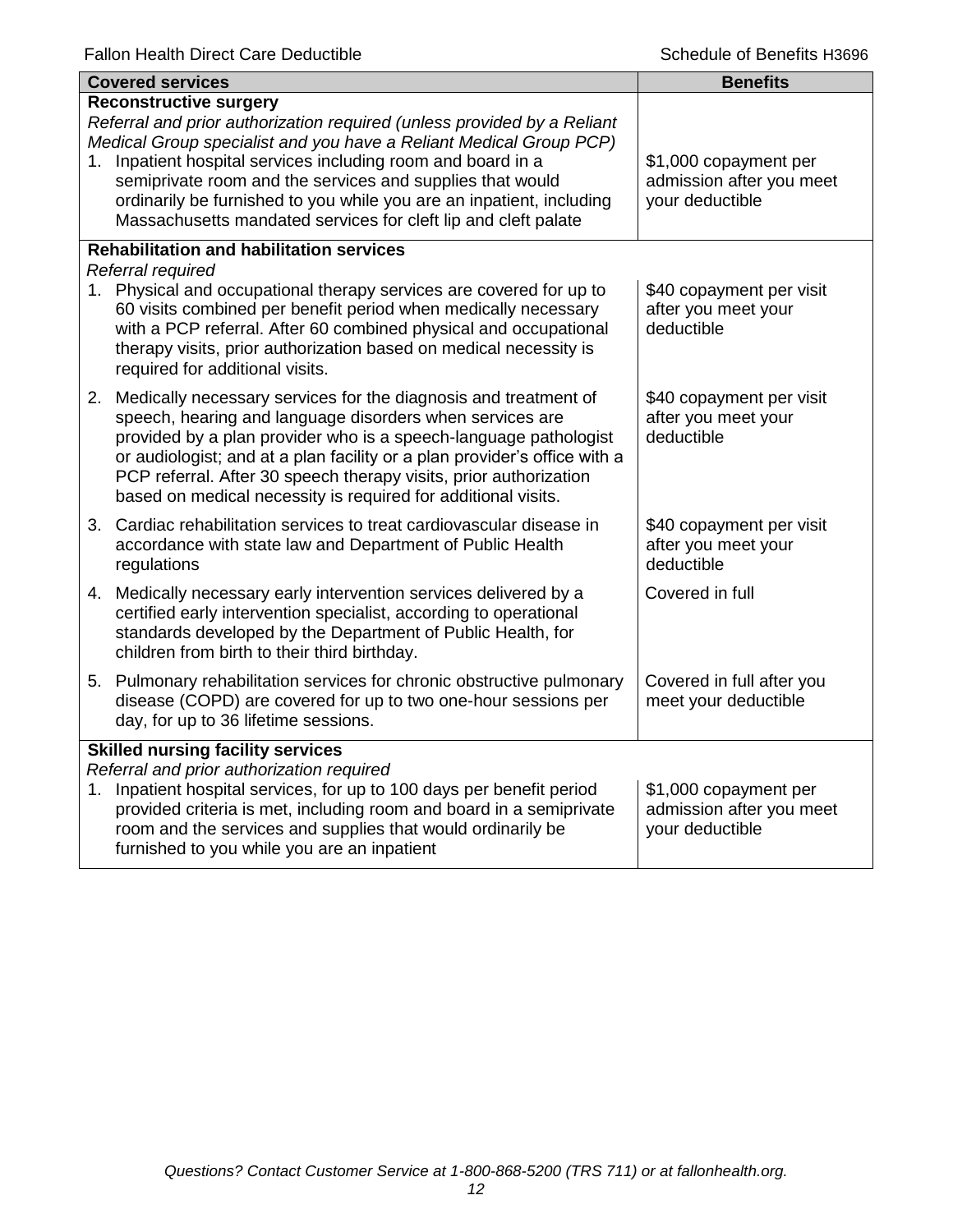# **Addendum Pediatric Dental Services**

#### *This addendum is part of your Member* Handbook/Evidence of Coverage.

This addendum provides you with the cost-sharing that you are responsible for when you get covered pediatric dental care from a plan dentist for members under the age of 19. For a list of plan dentists, go to fallonhealth.org or call Customer Service at 1-800-868-5200 (TRS 711).

#### **Preventive and Diagnostic Services**

|                                                                                    | <b>Benefits</b> |
|------------------------------------------------------------------------------------|-----------------|
| <b>Preventive and Diagnostic Services</b>                                          |                 |
| Comprehensive Evaluation (once per lifetime per provider or location)<br>$\bullet$ |                 |
| Periodic Oral Exams (two per benefit period)                                       |                 |
| Limited oral evaluation (two per benefit period)<br>$\bullet$                      |                 |
| Full mouth x-rays (once every 36 months per provider or location)                  |                 |
| Panoramic x-rays (once every 36 months per provider or location)                   |                 |
| Bitewing x-rays (two per benefit period)<br>٠                                      | Covered in full |
| Single tooth x-rays (one per visit)                                                |                 |
| Teeth cleaning, including minor scaling procedures (two per benefit period)        |                 |
| Fluoride Treatments (one per day per provider or location)                         |                 |
| Space maintainers                                                                  |                 |
| Sealants (Please note: Sealants are not covered on previously restored             |                 |
| teeth) (Once every 36 months per provider or location)                             |                 |

## **Basic Covered Services**

|                                                                                                                                                                                                                                                                                                                                            | <b>Benefits</b> |
|--------------------------------------------------------------------------------------------------------------------------------------------------------------------------------------------------------------------------------------------------------------------------------------------------------------------------------------------|-----------------|
| <b>Basic Covered Services</b><br>Amalgam restorations (once per benefit period per tooth)<br>Composite resin restorations (once per benefit period per tooth)<br>Recement crowns/onlays<br>Rebase or reline dentures (once every 24 months)<br>Root canals on permanent teeth (once per lifetime per tooth)                                |                 |
| Prefabricated stainless steel crowns (once per lifetime per tooth)<br>Periodontal scaling and root planning (once every 36 months)<br>Simple extractions (once per lifetime per tooth, erupted or exposed root)<br>Surgical extractions (once per lifetime per tooth)<br>Vital pulpotomy<br>Apeicocectomy<br>Palliative care<br>Anesthesia | 25% coinsurance |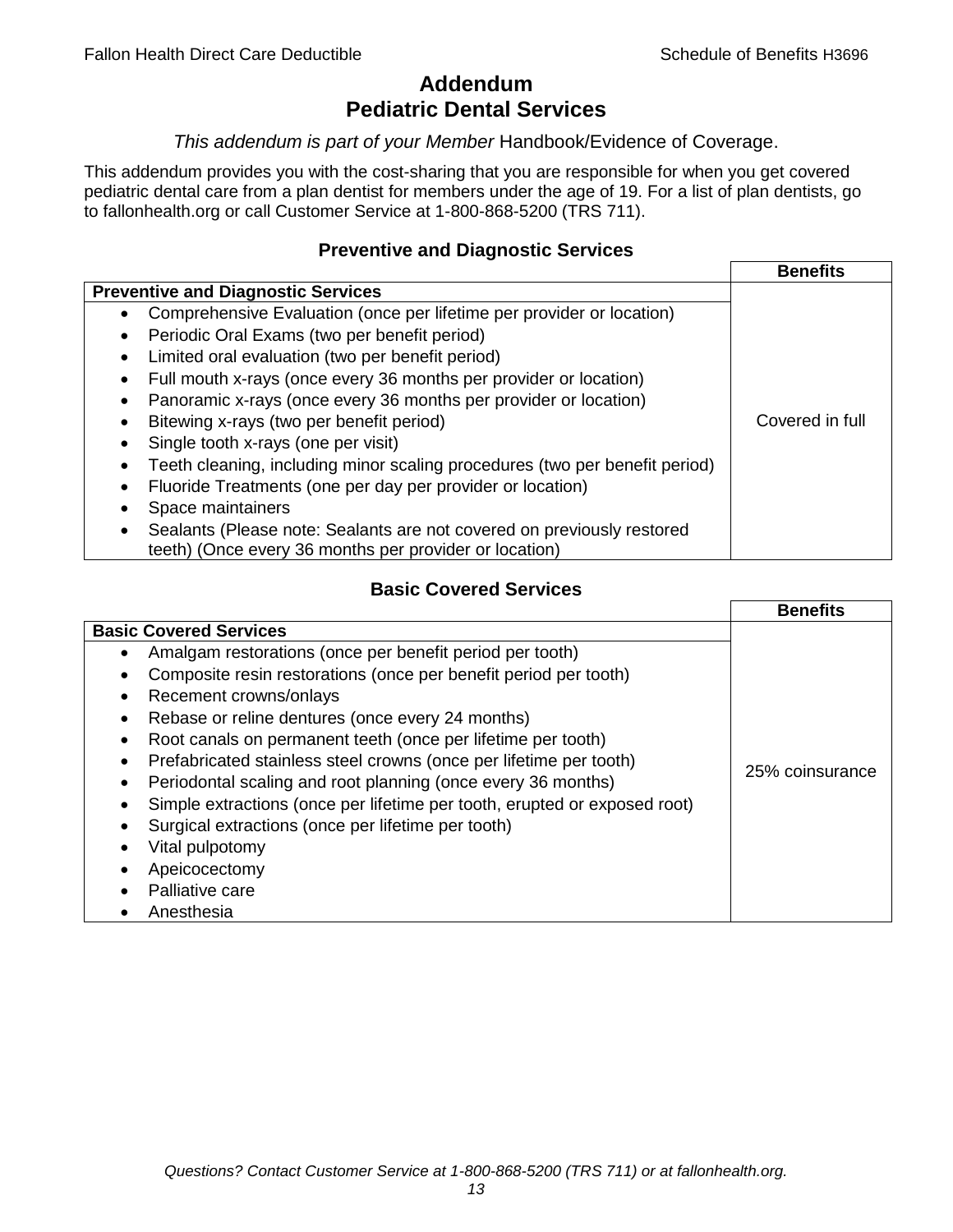## **Major Restorative Services**

|                                                                                            | <b>Benefits</b> |
|--------------------------------------------------------------------------------------------|-----------------|
| <b>Major Restorative Services</b>                                                          |                 |
| • Crown, resin (once every 60 months per tooth)                                            |                 |
| • Porcelain/ceramic crowns (once every 60 months per tooth)                                | 50% coinsurance |
| Porcelain fused to metal/mobile/high noble crowns (once every 60 months<br>٠<br>per tooth) |                 |
| • Partial and complete dentures (once every 84 months)                                     |                 |

## **Orthodontia**

|                                                                                                                                                                                                                                                                        | <b>Benefits</b> |
|------------------------------------------------------------------------------------------------------------------------------------------------------------------------------------------------------------------------------------------------------------------------|-----------------|
| Orthodontia                                                                                                                                                                                                                                                            |                 |
| Coverage is provided for services under the following conditions: only when<br>medically necessary; patient must have severe and handicapping malocclusion as<br>defined by HLD index score of 28 and/or one or more auto qualifiers. Prior<br>authorization required. | 50% coinsurance |

## **Related exclusions**

1. Any service that is not listed in this addendum is not covered.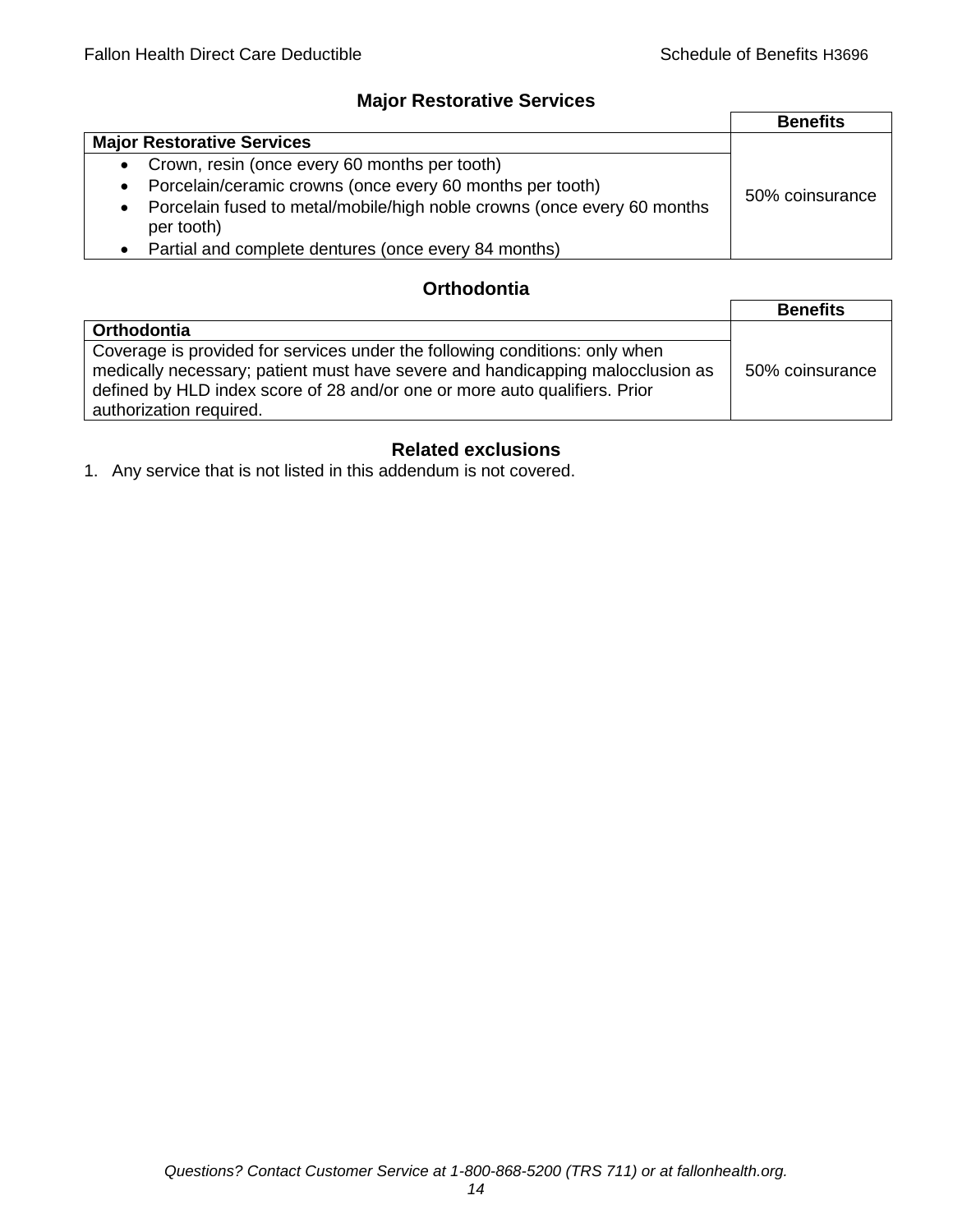# **Addendum Pediatric Vision Services**

This addendum is part of your *Member Handbook/Evidence of Coverage*.

This addendum provides you with the cost-sharing that you are responsible for when you get covered pediatric vision care from a plan vision provider for members under the age of 19. For more information about your eye and vision care benefits, including a list of plan vision providers, go to fallonhealth.org or call Customer Service at 1-800-868-5200 (TRS 711).

| Service                                                 | Member cost                         |
|---------------------------------------------------------|-------------------------------------|
| Eye exam                                                |                                     |
| Exam with dilation as necessary, once per calendar year | \$0                                 |
| <b>Frames</b>                                           |                                     |
| One designated set, once per calendar year              | \$0                                 |
| Lenses:                                                 |                                     |
| <b>Standard lenses</b>                                  |                                     |
| Single vision                                           | \$0                                 |
| <b>Bifocal</b>                                          | \$0                                 |
| <b>Trifocal</b>                                         | \$0                                 |
| Lenticular                                              | \$0                                 |
| Progressive lenses                                      |                                     |
| Standard                                                | \$0                                 |
| Premium                                                 | \$0 for first \$120 of retail cost, |
|                                                         | 80% of any additional retail cost.  |
| Lens options                                            |                                     |
| Choice of plastic or glass lenses                       | \$0                                 |
| UV treatment                                            | \$0                                 |
| Tint – includes fashion and gradient tinting, and       | \$0                                 |
| oversized and glass-grey #3 prescription sunglass       |                                     |
| lenses                                                  |                                     |
| Standard plastic scratch coating                        | \$0                                 |
| Standard polycarbonate (kids)                           | \$0                                 |
| Plastic photosensitive lenses                           | \$0                                 |
| Other options:                                          |                                     |
| Intermediate vision lenses                              | \$0                                 |
| Standard anti-reflective                                | \$45                                |
| Photochromic plastic                                    | 80% of retail cost                  |
| <b>Blended segment lenses</b>                           | 80% of retail cost                  |
| <b>Polarized lenses</b>                                 | 80% of retail cost                  |
| Premium anti-reflective costing                         | 80% of retail cost                  |
| Ultra anti-reflective coating                           | 80% of retail cost                  |
| Hi-Index lenses                                         | 80% of retail cost                  |
| Other add-ons                                           | 80% of retail cost                  |
| Additional complete pairs of eyewear                    | 60% of retail                       |
|                                                         |                                     |
|                                                         |                                     |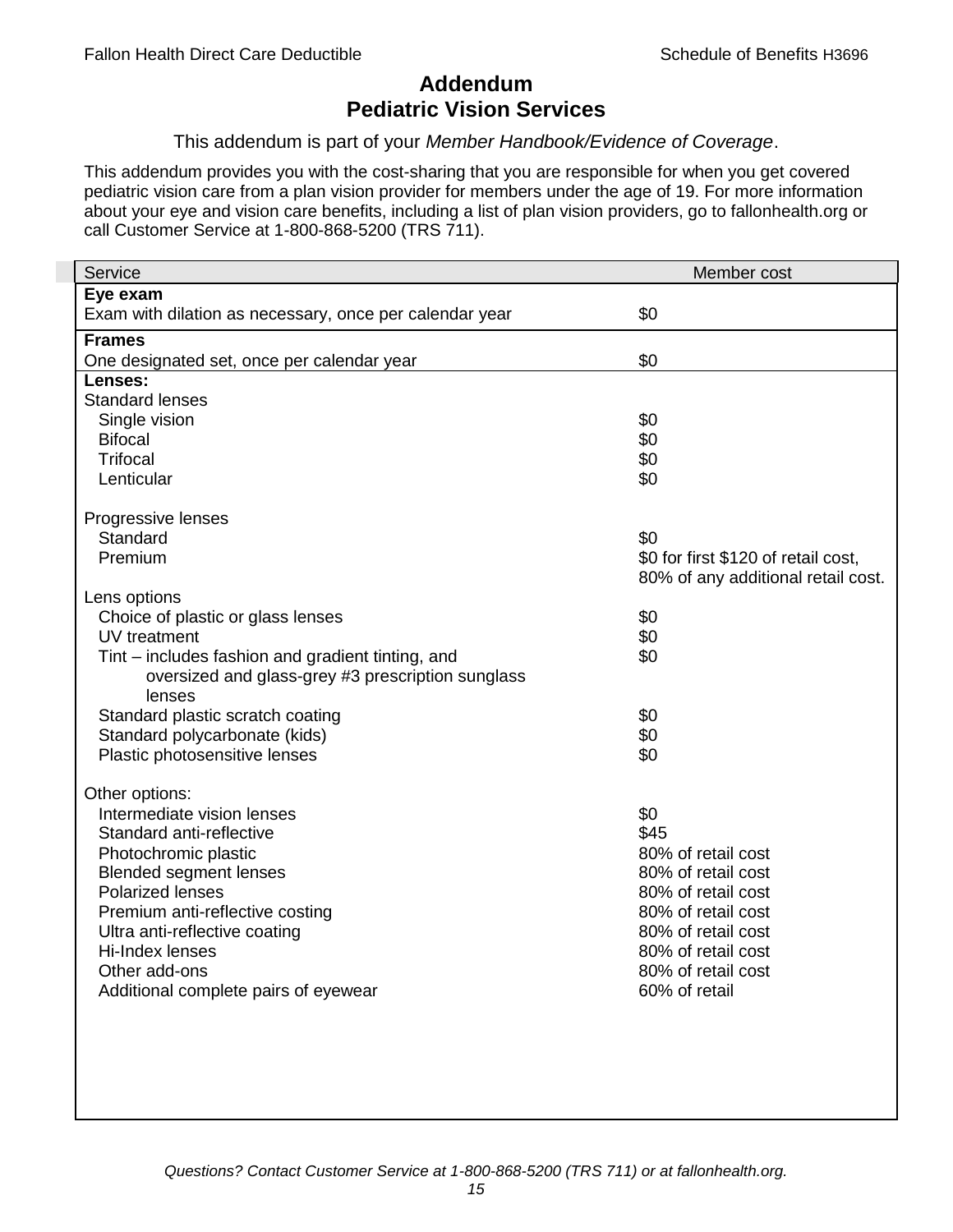| <b>Contact lenses</b><br>One pair of conventional contact lenses, in place of<br>eyeglass lenses                                                                                                                                                                                                                                  | \$0 for first \$150 of retail cost,<br>75% of any additional retail cost. |
|-----------------------------------------------------------------------------------------------------------------------------------------------------------------------------------------------------------------------------------------------------------------------------------------------------------------------------------|---------------------------------------------------------------------------|
| In place of a pair of conventional contact lenses, the<br>member may elect either of the following options:<br>Up to a 6 month supply of monthly or two-week<br>$\bullet$<br>single vision spherical or toric contact lenses<br>Up to a 3 month supply of daily disposable single<br>$\bullet$<br>vision spherical contact lenses |                                                                           |
| Standard contact lens fit and follow-up<br>Premium contact lens fit and follow-up<br>Additional conventional contact lenses                                                                                                                                                                                                       | Up to \$55<br>10% discount from retail price<br>85% of retail cost<br>\$0 |
| Medically necessary contact lenses, in place of other<br>eyewear                                                                                                                                                                                                                                                                  |                                                                           |
| Low vision services                                                                                                                                                                                                                                                                                                               | \$0                                                                       |
| •One comprehensive low vision evaluation, once<br>every five years, when medically necessary                                                                                                                                                                                                                                      | \$0                                                                       |
| • Follow-up care, four visits in any five year period,<br>when medically necessary<br>• Low vision aids, such as high-power spectacles,<br>magnifiers, and telescopes, once every 24<br>months, when medically necessary                                                                                                          | 25% of retail cost                                                        |
| Additional discounts on vision items are available; see<br>a plan provider or contact the plan for details.                                                                                                                                                                                                                       |                                                                           |

## **Related exclusions**

- 1. Orthoptic or vision training, subnormal vision aids and any associated supplemental testing; Aniseikonic lenses.
- 2. Medical and/or surgical treatment of the eye, eyes or supporting structures.
- 3. Any eye or vision examination, or any corrective eyewear required by a policyholder as a condition of employment; Safety eyewear.
- 4. Services provided as a result of any Workers' Compensation law, or similar legislation, or required by any governmental agency or program whether federal, state or subdivisions thereof.
- 5. Non-prescription lenses and/or contact lenses.
- 6. Non-prescription sunglasses.
- 7. Two pair of glasses in lieu of bifocals.
- 8. Services rendered after the date an insured person ceases to be covered under the policy, except when vision materials ordered before coverage ended are delivered, and the services rendered to the insured person are within 31 days from the date of such order.
- 9. Services or materials provided by any other group benefit plan providing vision care.
- 10. Lost or broken lenses, frames, glasses, or contact lenses will not be replaced except in the next benefit period when vision materials would become available.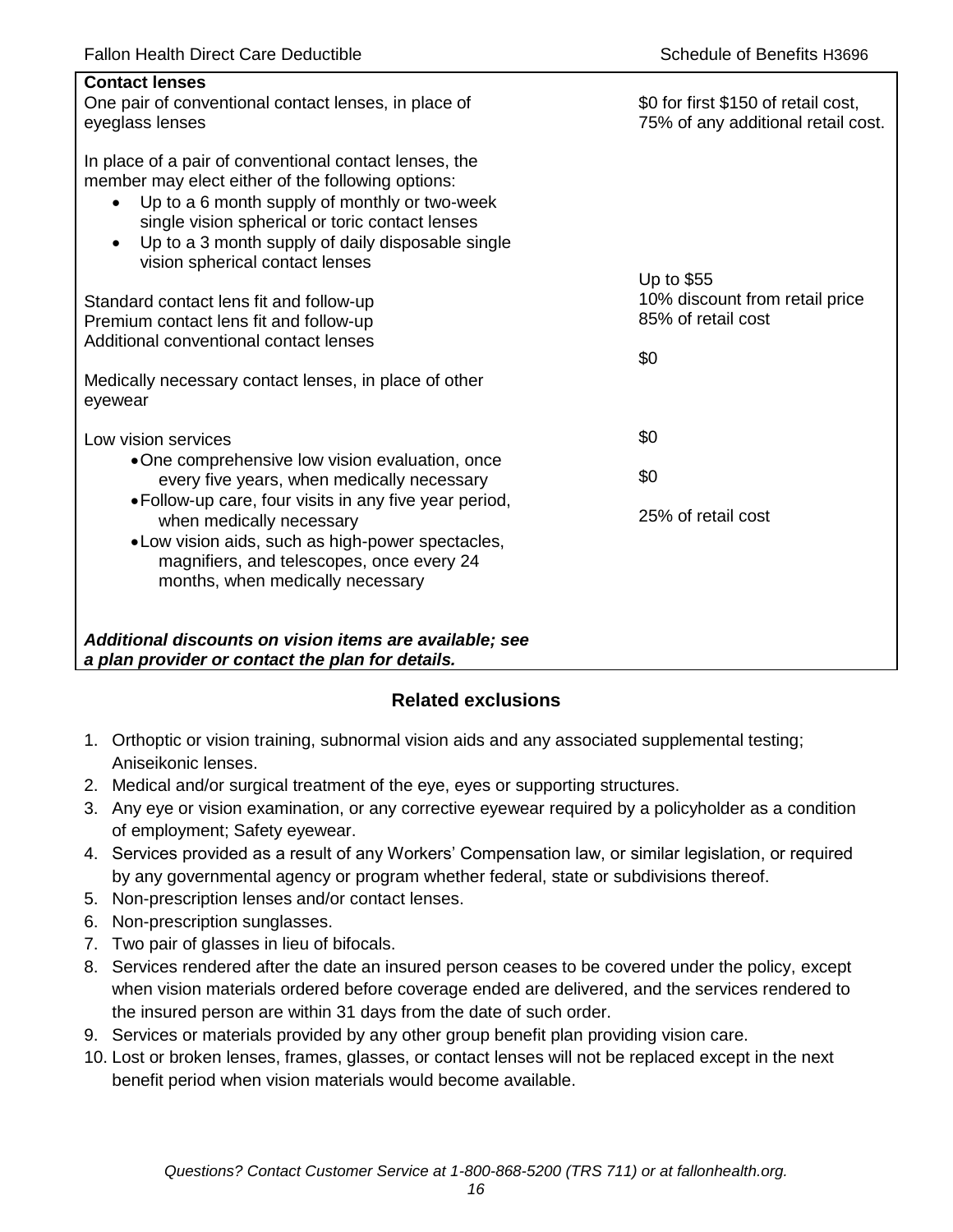# Notice of nondiscrimination

Fallon Health complies with applicable Federal civil rights laws and does not discriminate on the basis of race, color, national origin, age, disability or sex. Fallon does not exclude people or treat them differently because of race, color, national origin, age, disability or sex.

Fallon Health:

- Provides free aids and services to people with disabilities to communicate effectively with us, such as:
	- o Qualified sign language interpreters
	- $\circ$  Written information in other formats (large print, audio, accessible electronic formats, other formats)
- Provides free language services to people whose primary language is not English, such as:
	- o Qualified interpreters
	- o Information written in other languages

If you need these services, contact Customer Service at the phone number on the back of your member ID card, or by email at cs@fallonhealth.org.

If you believe that Fallon Health has failed to provide these services or discriminated in another way on the basis of race, color, national origin, age, disability or sex, you can file a grievance with:

Compliance Director Fallon Health 10 Chestnut St. Worcester, MA 01608

Phone: 1-508-368-9988 (TRS 711) Email: compliance@fallonhealth.org

You can file a grievance in person or by mail, fax or email. If you need help filing a grievance, the Compliance Director is available to help you.

You can also file a civil rights complaint with the U.S. Department of Health and Human Services, Office for Civil Rights, electronically through the Office for Civil Rights Complaint Portal, available at https://ocrportal.hhs.gov/ocr/portal/lobby.jsf, or by mail or phone at:

U.S. Department of Health and Human Services 200 Independence Avenue SW., Room 509F, HHH Building Washington, D.C., 20201

Phone: 1-800-368-1019 (TDD: 1-800-537-7697)

Complaint forms are available at http://www.hhs.gov/ocr/office/file/index.html.

16-735-009 Rev. 01 4/17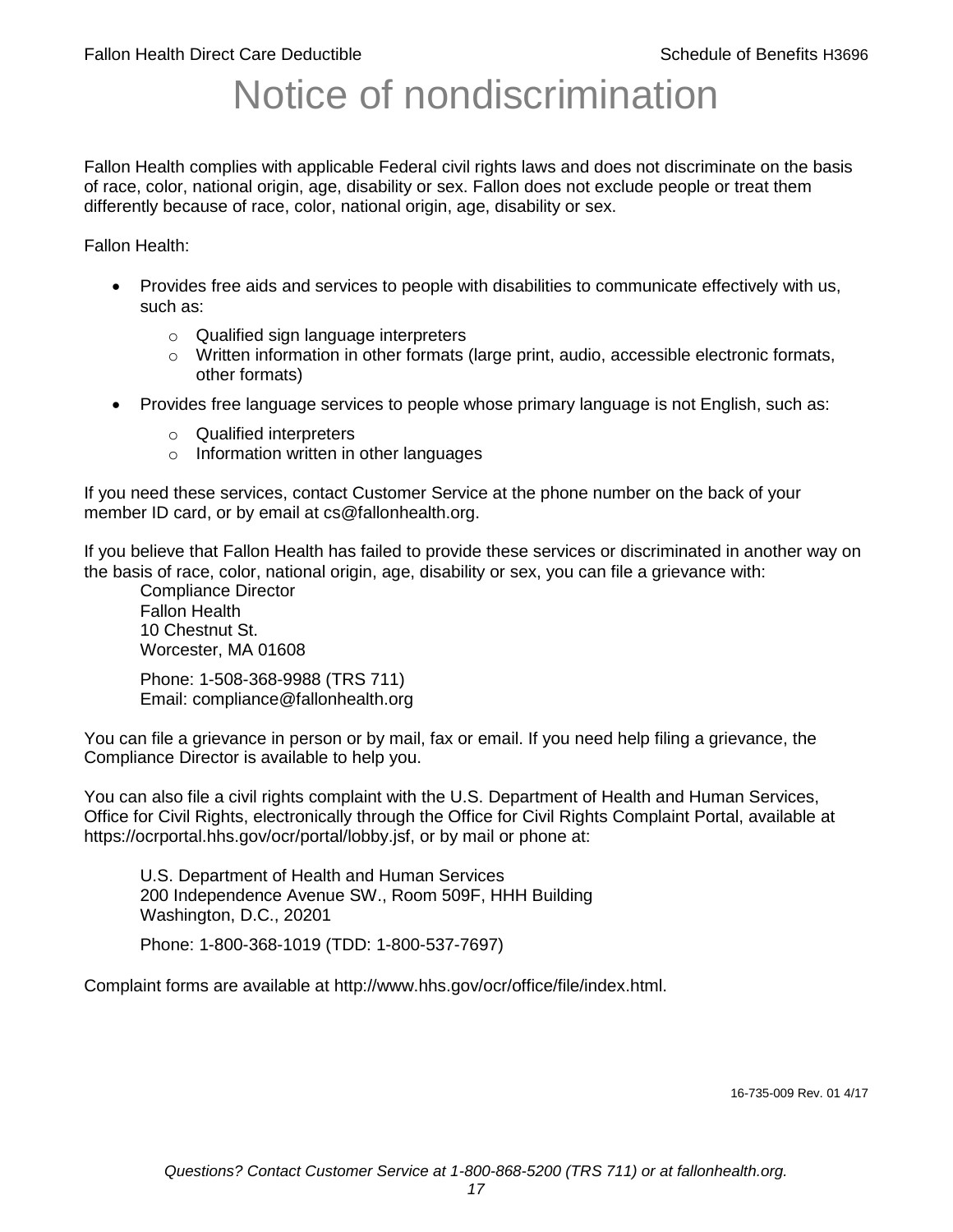# Important!

If you, or someone you're helping, has questions about Fallon Health, you have the right to get help and information in your language at no cost. To talk to an interpreter, call 1-800-868-5200.

#### **Spanish:**

Si usted, o alguien a quien usted está ayudando, tiene preguntas acerca de Fallon Health, tiene derecho a obtener ayuda e información en su idioma sin costo alguno. Para hablar con un intérprete, llame al 1-800-868-5200.

#### **Portuguese:**

Se você, ou alguém a quem você está ajudando, tem perguntas sobre o Fallon Health, você tem o direito de obter ajuda e informação em seu idioma e sem custos. Para falar com um intérprete, ligue para 1-800-868-5200.

#### **Chinese:**

如果您,或是您正在協助的對象,有關於[插入項目的名稱 Fallon Health 方面的問題, 您有權利免費以您的母語得到幫助和訊息。洽詢一位翻譯員, 請撥電話 [在此插入數字 1-800-868-5200.

#### **Haitian Creole:**

Si oumenm oswa yon moun w ap ede gen kesyon konsènan Fallon Health, se dwa w pou resevwa asistans ak enfòmasyon nan lang ou pale a, san ou pa gen pou peye pou sa. Pou pale avèk yon entèprèt, rele nan 1-800-868-5200.

#### **Vietnamese:**

Nếu quý vị, hay người mà quý vị đang giúp đỡ, có câu hỏi về Fallon Health, quý vị sẽ có quyền được giúp và có thêm thông tin bằng ngôn ngữ của mình miễn phí. Để nói chuyện với một thông dịch viên, xin gọi 1-800-868-5200.

#### **Russian:**

Если у вас или лица, которому вы помогаете, имеются вопросы по поводу Fallon Health, то вы имеете право на бесплатное получение помощи и информации на вашем языке. Для разговора с переводчиком позвоните по телефону 1-800-868-5200.

#### **Arabic:**

إن كان لديك أو لدى شخص تساعده أسئلة بخصوص Health Fallon، فلديك الحق في الحصول على المساعدة والمعلومات الضرورية بلغتك من دون اية تكلفة .للتحدث مع مترجم اتصل ب .1-800-868-5200

#### **Khmer/Cambodian:**

ប្រសិនបរើអ្នក ឬនរណាម្ននក់ដែលអ្នកកំពុងដែជយ ម្ននសំណួរអ្៎ពី Fallon Health រប, អ្នកម្ននសិេធិេ្រុលជំនួយនិងព័ែ៌ម្នន បៅកនុងភាសា ររស់អ្នក រោយម្ិនអ្ស់រ្ំ ក់ ។ ដររំម្ រនី ិយាយជាម្ួយអ្នក កែប្រ សូ ម្ 1-800-868-5200 ។